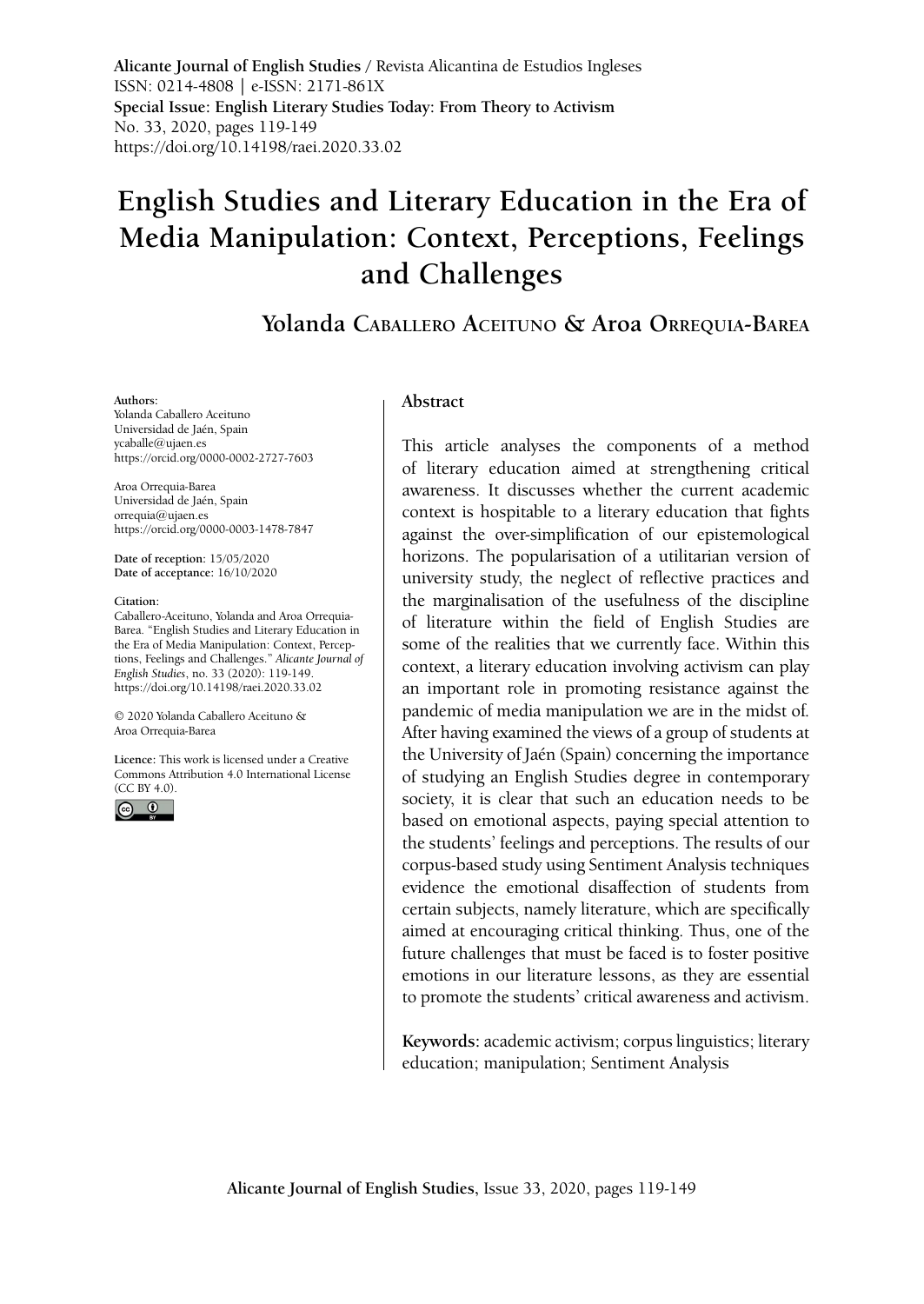#### **1. Introduction: Contemporary Pandemics and Academic Activism**

The reflections included in this article revolve around the need to focus on the valuable intersection between knowledge, emotions, ethics and activism within the realm of English Studies and, more specifically, within the domain of literary education. These ideas have been prompted by the results of an interdisciplinary analysis of the perceptions and feelings of a group of students at the University of Jaén (Spain) concerning the value of studying an English Studies degree in the current era of media manipulation. The COVID-19 pandemic has brought to the forefront, with renewed strength, the existence of a parallel pandemic created by the widespread constellation of fake news and populist discourses. These discourses, disseminated through the media and social networks, flourish in the hospitable realm of a society marked by what Heather K. McRobie has described as a "commodification of reality," which has replaced "our true human needs" with those that "the culture industry has taught [us] to want" (2013, 33).

However, COVID-19 has also widely disseminated the frequently undervalued but extremely necessary reflection on the power of discourses to modify reality and generate, as in the present COVID context, social alarm, fear, sadness, hatred and desperation. The citizenship currently seems to be moved by two parallel desires: finding a vaccine and stopping those manipulating discourses that, through a "legitimacy dynamics that pandemic diseases […] have a tendency to bring forth and accentuate" (Aaltola 2020, 5), generate anxiety and misinformation. At a time of extreme sensitisation, the social realisation that the use of language is not innocent is unmasking discourses as generators of either wonderful or pernicious effects. The rapid democratisation of this unmasking—which, while comprising the core of philological activity, has been largely undervalued in comparison with the social praise of the practicality of technology—is giving us, both as lecturers and researchers, an opportunity to be socially fashionable and contribute to activating culturally healthy processes not only within academia, but also beyond its walls.

In an era marked by the domination of an *instagramian* semantics, being 'fashionable' or 'meaningfully visible' is understood by us academics, who militate against manipulation and impoverishing homogenisation, as being both socially useful and humanistically activist. In what could be described as an opportunity to initiate powerfully "transformational times" (Henseler 2020a, 1), we should start by reviewing the answers to a set of vital questions: What can we do to reverse the pandemic of commodification and, consequently, of manipulation? What are we beyond our specificity, beyond our dual identities (irreconcilable sometimes) as lecturers and scholars? What is our role when teaching within the field of English Studies and when conducting our research within this area? Can we contribute to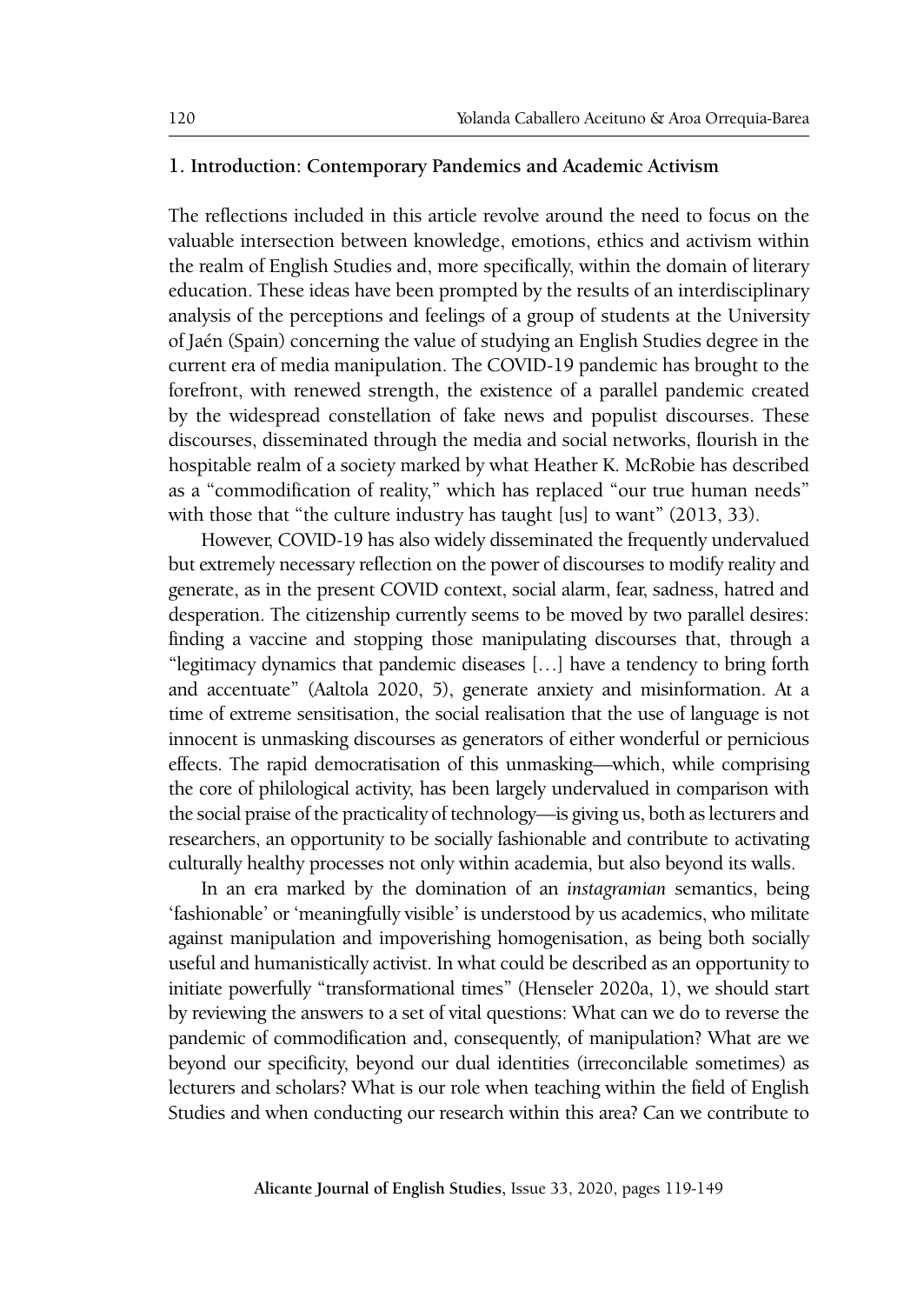configuring this very area as a *locus* of resistance? Is academia a permeable *locus* or an aseptic space, impermeable to social realities and problems? Are we carriers of the disease of impermeability and thus facilitating channels for its spread, which is lethal to perceptions of the social usefulness of the humanities? Are we replicating commodifying patterns concerning the transmission of knowledge when we blindly subject ourselves to the exclusivist 'publish or perish' imperative, to the journal impact factor (JIF) tyranny or when we succumb to what Jeffery Frank has described as "careerism" (2019, 21)? Those of us who advocate permeability believe that it is necessary to open powerfully generative horizons, wider than those sanctioned as valid by academia and its evaluative agencies. Activism—understood in our academic context as the willingness to use our knowledge to ameliorate society by creating, from our diverse microcosms, the conditions under which free-thinking can flourish and 'contaminate' wider non-academic areas—must be considered an essential constituent of our dual identities.

### **2. The Vulnerable Task: Expansive Horizons versus Hostile Contexts**

Being an activist lecturer/scholar within the realm of philology—and, more specifically, of English Studies—implies revitalising a noble humanistic task. Some of its most important defining features are the dignification and democratisation of the practice of omnivorous reflective reading and the valorisation of critical and creative writing, along with the activist willingness to disseminate the knowledge of these different ways of feeling, experiencing and intellectualising life as they are reflected in a wide variety of discourses, such as those represented by literary texts. The plurality of these different ways of understanding reality is accentuated by the importance given to transnational human values and interculturality within the field of English Studies, which make it an especially fruitful *locus* from which to fly beyond the authority of epistemological closure. Likewise, our activist work with literary texts must be guided by an "ethics of [the] expansion" of "the readers' ideological and imaginative horizons," which constitutes "a powerful antidote against totalitarian systems which, in their socio-political materialization, make people feel both depressed and oppressed" (Caballero Aceituno 2017, 251-252).

This task could be deemed extremely vulnerable since it has enemies in every corner of what could be described as a powerfully hostile realm. From an ideological point of view, our activist task must confront the widespread perversion of the idea of 'usefulness,' which is coming to be associated with the practicalities of utilitarianism. As Martha C. Nussbaum (2016) has argued, we are immersed in "a crisis of massive proportions and grave global significance" (1), by virtue of which "thirsty for national profit, nations, and their systems of education, are heedlessly discarding skills that are needed to keep democracies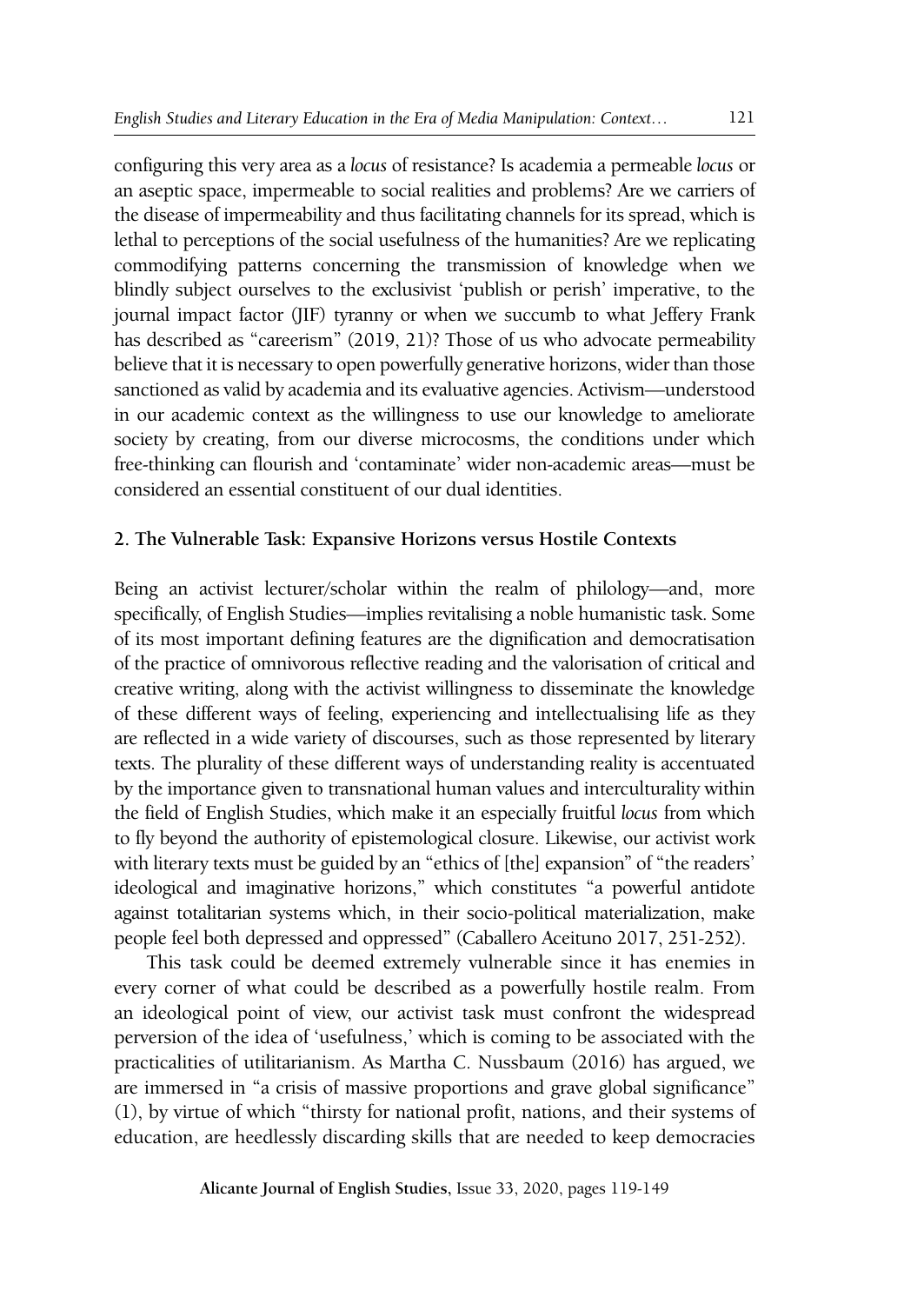alive," whilst favouring "the cultivation of the useful and highly applied skills suited to profit-making" (2). By contrast, "abilities crucial to the health of any democracy internally, and to the creation of a decent world culture capable of constructively addressing the world's most pressing problems" (7)—i.e., exactly those that our activist praxis needs to cultivate and revitalise—are being left to one side. These abilities constitute the essential core of the Humanities, a field that, as David Damrosch argues, is currently "under severe strain, buffeted by declining enrollments as STEM fields garner more and more interest from college students and their anxious parents" (2020, 4).

Pressure of work within academia, and also outside it, is not hospitable to the exercise of reflective skills, which must be favoured so as to prompt critical thinking and creativity—creativity being understood as the ability to imagine, generate and validate fresh new solutions to solve contemporary dilemmas and problems. Yet, these skills are succumbing to the irreflexive cult of immediacy, imported from the instantaneous patterns of communication rendered extremely fashionable by new technologies. As Renate Lorenz argues, we are under the tyranny of "chrononormativity," which uses "a whole range of seemingly innocent instruments such as schedules, to-do lists, calendars, deadlines, watches and computers," to favour "maximized productivity" (2014a, 15), which is not compatible with our activist *tempo*. We agree with Jüri Talvet (2005) on the fact that "the curing effects of arts and literature" (11) cannot be instantaneously felt, as they do not "improve life directly, in the material and economic sense. Yet they can definitely contribute to increase society's sensibility" (90). In this respect Christine Henseler advocates "the need for a humanistic turn" which can liberate us from the tyranny of rapid, instantaneous productivity, as we, the humanists, can slowly contribute "to the making of a more inclusive, equitable, caring and kind—yet no less productive and innovative—world community" (2020a, 1).

The curricular spaces available for reflective and activist practices, which are frequently endowed with connotations of (s)low productivity or, more perversely, even of politicization, have also been restricted. Assigning long critical essays to large groups of students may seem suicidal when the requirements are for lecturers to be extremely productive in terms of research output and not to spend too much time on giving valuable feedback to students on their written performance or on expanding their imaginative horizons. The Bologna Process<sup>1</sup>,

<sup>1</sup> As stated by the European Commission, the [Bologna Process](http://www.ehea.info/) was originally designed "to bring more coherence to [higher education](https://ec.europa.eu/education/policies/higher-education/about-higher-education-policy_en) systems across Europe. It established the European Higher Education Area to facilitate student and staff mobility, to make higher education more [inclusive and accessible](https://ec.europa.eu/education/policies/higher-education/inclusive-and-connected-higher-education_en), and to make higher education in Europe [more attractive](https://ec.europa.eu/education/policies/international-cooperation/making-eu-more-attractive-foreign-students_en) [and competitive](https://ec.europa.eu/education/policies/international-cooperation/making-eu-more-attractive-foreign-students_en) worldwide." Some of its most important aims were to "ensure the [mutual](https://ec.europa.eu/education/education-in-the-eu/proposal-for-a-council-recommendation-on-the-automatic-mutual-recognition-of-diplomas-and-learning-periods-abroad_en) [recognition of qualifications and learning periods abroad](https://ec.europa.eu/education/education-in-the-eu/proposal-for-a-council-recommendation-on-the-automatic-mutual-recognition-of-diplomas-and-learning-periods-abroad_en) completed at other universities"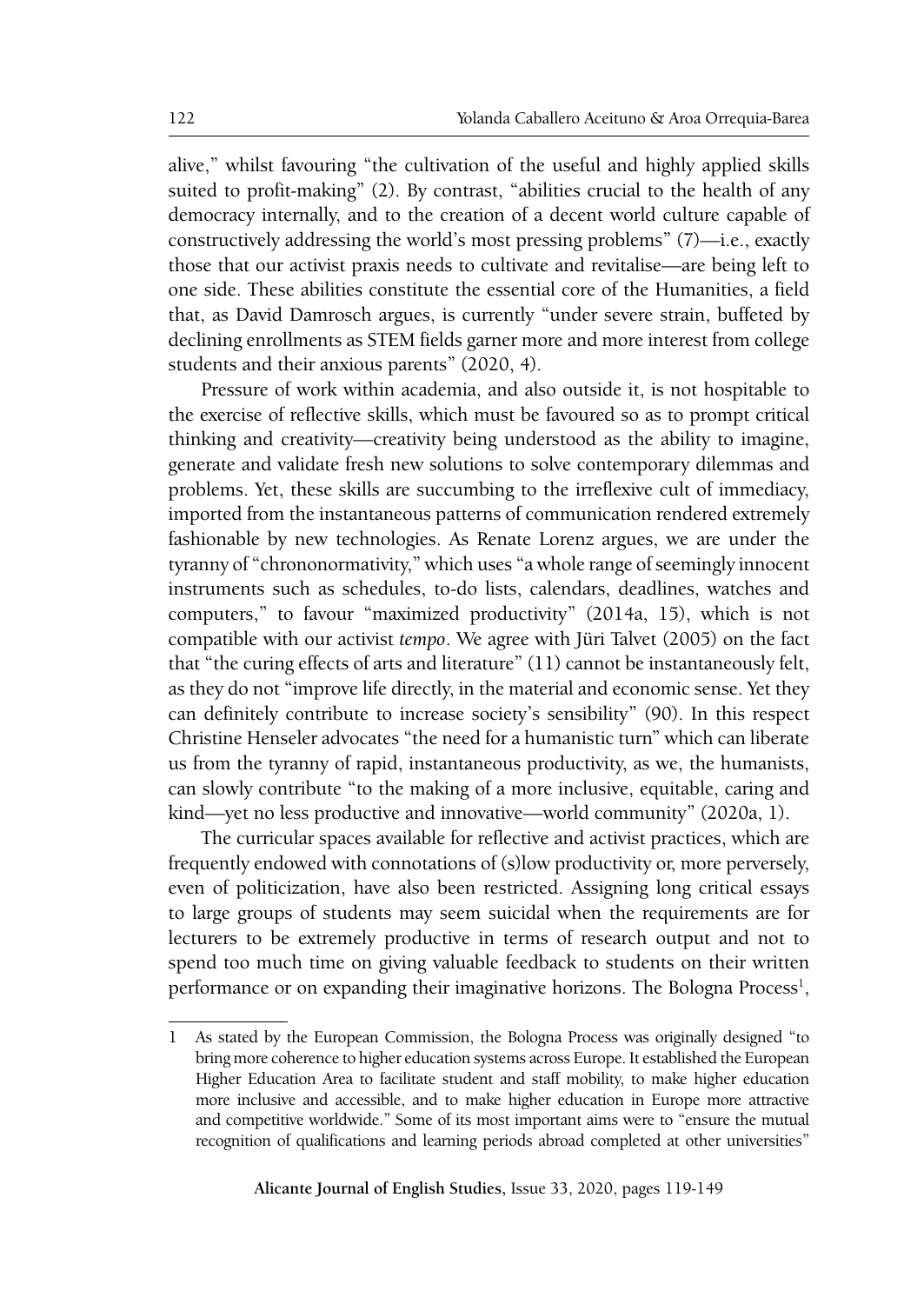described by humanists such as Jordi Llovet as truly "neoliberal" (2011, 178), has packaged knowledge into parcels to be delivered quarterly, thus forcing the pace of reflection to be adapted to a reality of almost-impossible-to-fulfill teaching schedules and ruling out the possibility of creating spaces for the thorough observation of and intervention in what happens beyond the classroom.

We have come to generate highly specialised separations where we should be advocating symbiotic conciliations. As Tilley and Taylor (2014) note, in academia "the production and advancement of knowledge are privileged over […] action connected to the everyday work of fighting for individual and community rights," which is "often very distanced from the knowledge producing priorities of universities" (53). These authors further highlight the fact that whereas "scholarly activity is rewarded with tenure and promotion and research monies […] work connected to activist leanings, can be construed as taking time away from or interfering with scholarly endeavors" (54), which in their view has contributed to institutionalising a "false binary" (56) that must be undermined.

Under the weight of all these constraining factors, is it possible to create in our classrooms microcosms that are hospitable to activism, i.e., to meaningful action to increase social welfare? We believe that it is. One of our most important professional contributions should be to encourage the generation of reservoirs of intellectual dynamism among our students and signpost the paths along which these reservoirs can be directed towards positive social change *via* teaching and research. In the present context the design of these routes should be primarily aimed at combating the impoverishing epistemology of intellectual confinement created by media-diffused manipulation. Within the context of English Studies, where literature is still a core subject, can our literature lessons be considered *loci*  that are particularly hospitable to this activist praxis? Which principles should literary education follow so as to enhance this hospitality? An activist literary education must revitalise and develop the understanding of literary texts as potentially life-changing productions in both an intellectual and socio-ethical sense. Likewise, it must also translate this inexhaustible potential of the literary text into a meaningful emotional dialogue with students' innerselves. A reflection on the significance of the students' feelings and perceptions when approaching literature and, by extension, when pursuing English Studies, is a meaningful precondition for generating the aforementioned reservoirs of dynamism in the classroom. This is the reason why the modality of Sentiment Analysis has been

and "implement a system of quality assurance, to strengthen the [quality and relevance](https://ec.europa.eu/education/policies/higher-education/relevant-and-high-quality-higher-education_en) of learning and teaching" (European Commission. "The Bologna Process and the European Higher Education Area." *Policies, Education and Training*, [https://ec.europa.eu/education/](https://ec.europa.eu/education/policies/higher-education/bologna-process-and-european-higher-education-area_en) [policies/higher-education/bologna-process-and-european-higher-education-area\\_en](https://ec.europa.eu/education/policies/higher-education/bologna-process-and-european-higher-education-area_en)).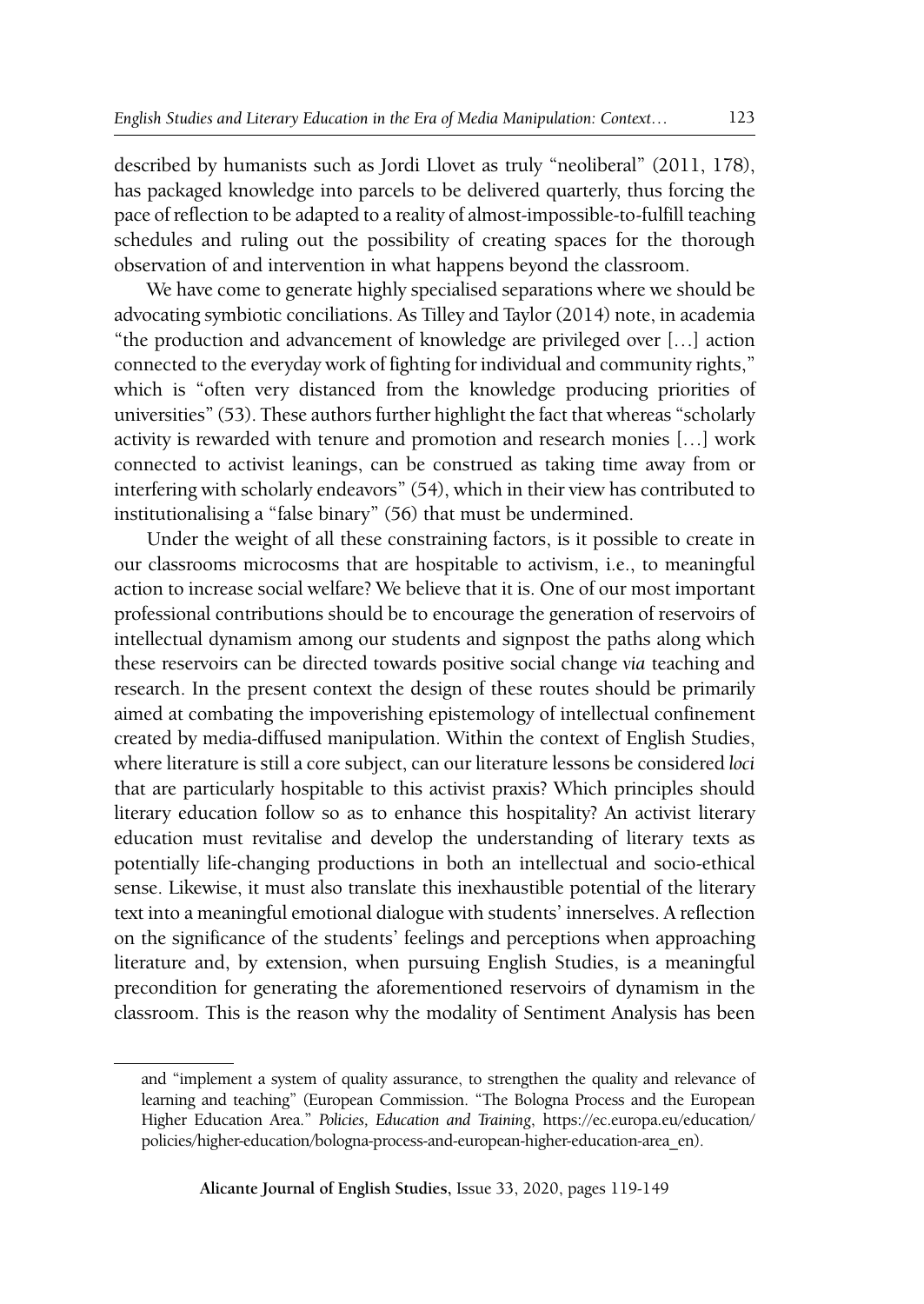chosen to examine the data that have prompted these reflections and helped us to delineate some future challenges concerning literary education.

## **3. English Studies, Literature and Students' Feelings and perceptions. The Study**

### *3.1. Participants*

Forty-six participants, 70% female and 30% male, took part in this study. The participants were second-year students of the English Studies degree at the University of Jaén (Spain). Although this project was carried out in a Spanish university, not all the participants were from Spain since three Erasmus students also participated: one from Italy and two from the Netherlands.

The interviews we are analysing in this article are part of a teaching innovation project funded by our home university to improve the quality of education. The project is entitled *Generating critical thinking networks: Tools and materials to analyse reality and its discourses* (*PIMED09\_20192021)* and it aims at encouraging students to critically think in a world in which phenomena such as fake news are part of our daily lives. These interviews were part of the final assessment for the Instrumental English 2 module of this degree. The interviewer/examiner was the teacher of the practical part of the module, Yolanda Caballero Aceituno. This part includes the assessment of students' speaking abilities. Although this module forms part of the second-year curriculum, there were also some students who were retaking the module, as well as one who was a freshman<sup>2</sup>. Consequently, the participants' ages ranged from 18 to 23 years old.

### *3.2. Corpus*

The interview, which was done in pairs, consisted of two parts: a prepared part, in which students were asked to describe a person they admire, and a spontaneous part comprising questions related to the topics learned and discussed during the course. The topic of the first part was known to students, who could prepare it at home, and was a monologue presented in front of the teacher. The second part was unrehearsed on the part of students and involved the examiner asking them questions about topics they had covered and reviewed in class. So, although the students knew the topics to be covered, they did not know the exact questions.

<sup>2</sup> It is worth mentioning that, at the University of Jaén, freshmen are able to take modules in addition to those taught in the first year. As there is an Instrumental English 1 subject, some students usually take the second one at the same time.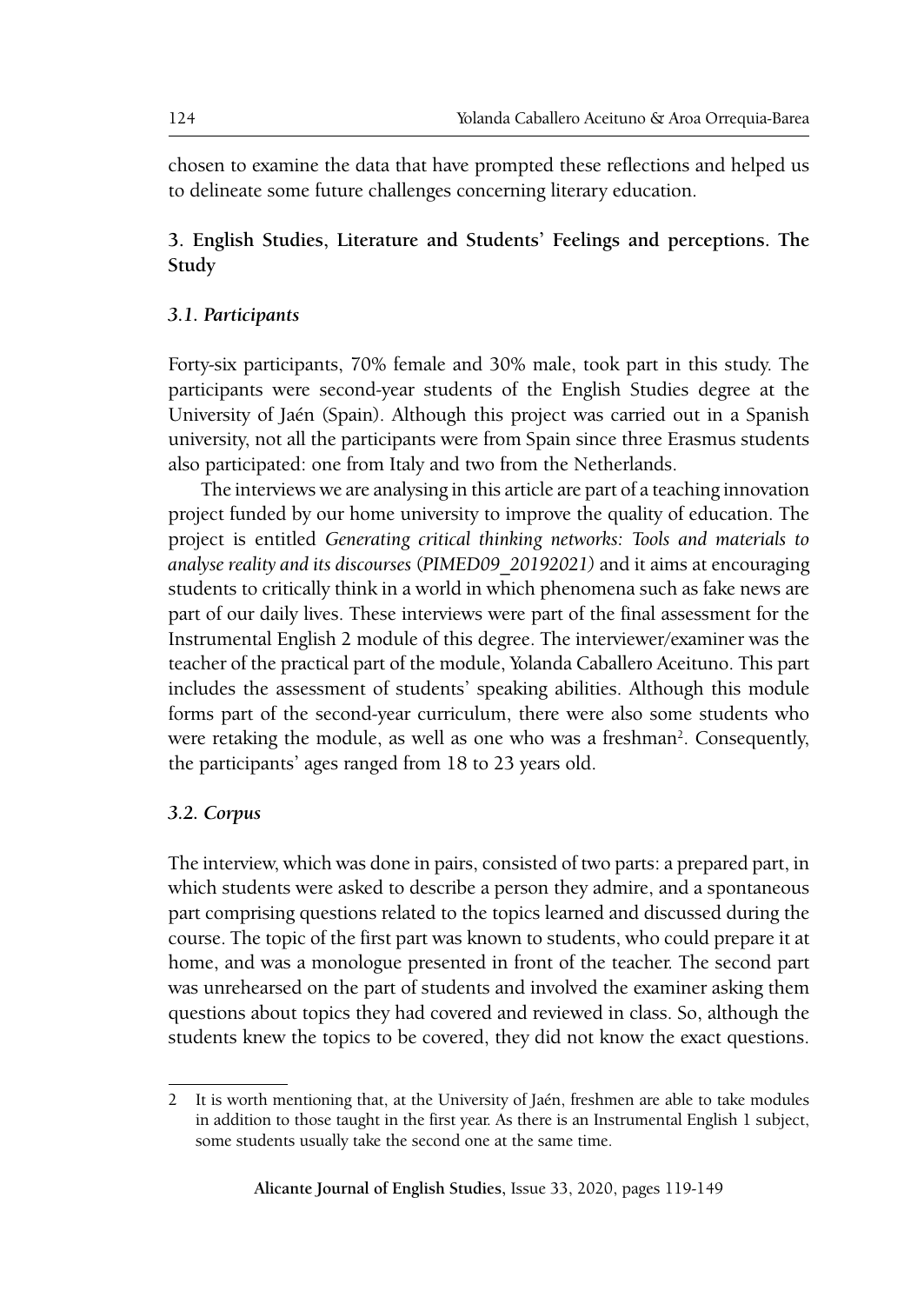The examiner asked the questions in such a way that the participants could engage in a dialogue between themselves. Whilst there were various topics involved, in the present article we are focusing on just three of them: manipulation, students' experience of their degree course and their perception of contemporary society.

The interviews were recorded and then automatically transcribed using the webpage Happy Scribe<sup>3</sup>. However, the transcriptions needed to be manually revised to correct for mistakes related to students' pronunciation problems. The corpus consists of 18,534 tokens and 1,135 types.

# *3.3. Methodology*

The students were asked a set of different questions revolving around the topics of manipulation, their perceptions about their degree course and their opinions about contemporary society. A compilation of the questions can be seen in table 1.

| Topic        | Ouestions                                                                                                                                     |  |  |
|--------------|-----------------------------------------------------------------------------------------------------------------------------------------------|--|--|
| Manipulation | "Do you think that we are easily manipulated nowadays?"                                                                                       |  |  |
|              | "I'd like to know whether you think we live in a society where we<br>are very easily manipulated"                                             |  |  |
|              | "Do you think that those students who belong to the area of the<br>Humanities are more critical than other students?"                         |  |  |
|              | "Do you think that people who are studying this English Studies<br>degree are better prepared than others to fight against manipula-<br>tion? |  |  |
|              | "Do you think that students who decide to take this degree are<br>more difficult to manipulate than students of other degrees?"               |  |  |
|              | "Do you think that we are trained in this degree to have critical<br>consciousness?"                                                          |  |  |
|              | "Do you think that it is because you are studying this degree that<br>you are more open-minded than other students?"                          |  |  |
|              | "Do you think we live in a very manipulated society? If so, why?"                                                                             |  |  |
| Manipulation | "I want to know your opinion about manipulation, do you think<br>we are going through a serious problem?"                                     |  |  |
|              | "Do you think that people who study this degree are better pre-<br>pared than others? Do you think that they are more critical?"              |  |  |

Table 1. Set of questions used in the interviews

<sup>3</sup> It can be accessed at: https://www.happyscribe.co/es/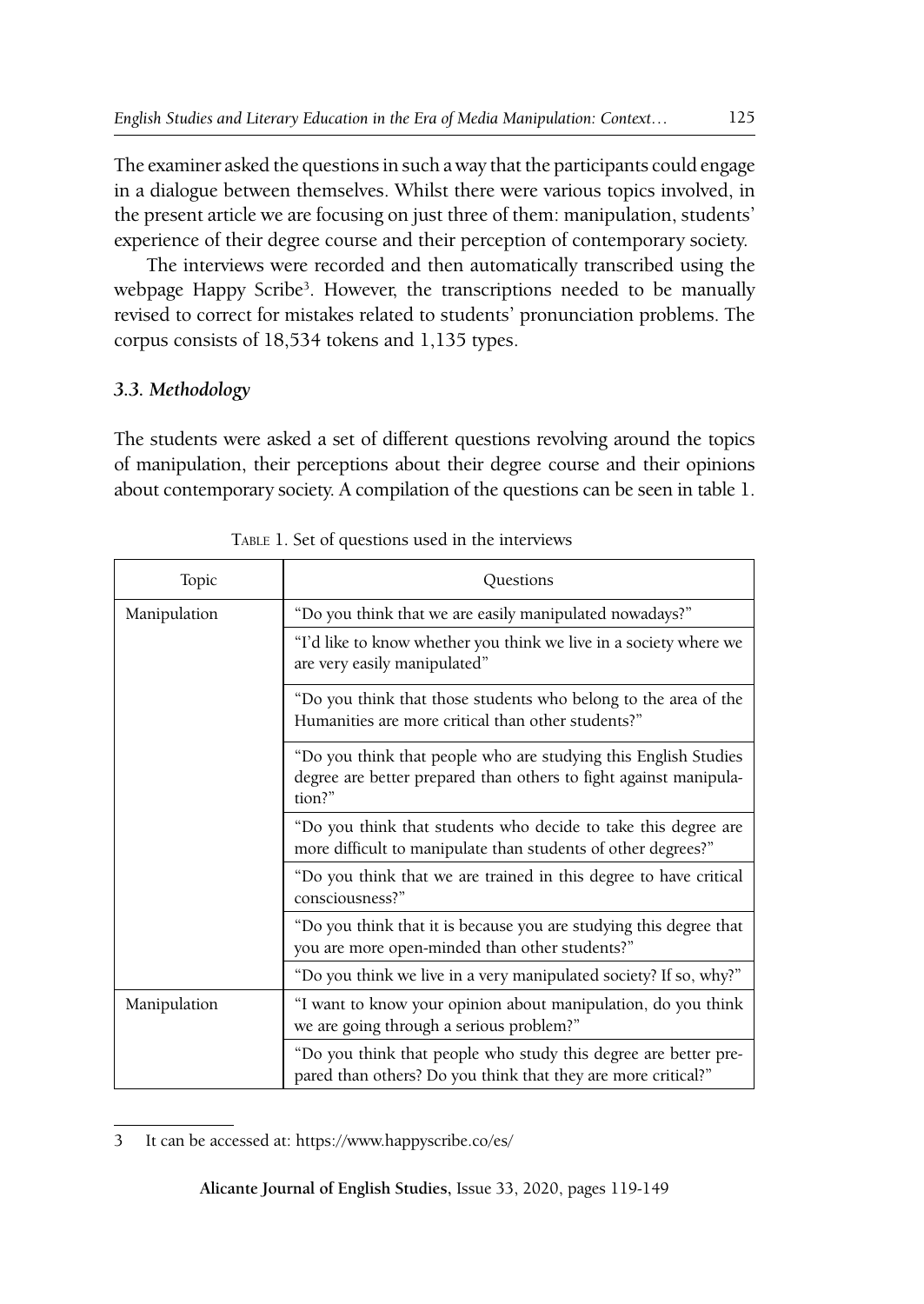| Topic                                           | Questions                                                                                                                                                                      |
|-------------------------------------------------|--------------------------------------------------------------------------------------------------------------------------------------------------------------------------------|
|                                                 | "What can you tell me about manipulation nowadays? What is<br>your opinion about manipulation?"                                                                                |
|                                                 | "I would like you to tell me whether you think we live in a society<br>in which we are very manipulated or not"                                                                |
|                                                 | "Do you think that by studying this degree we are more or less<br>easily manipulated than other people?"                                                                       |
|                                                 | "Do you feel that we are very manipulated nowadays?"                                                                                                                           |
| Students' perceptions<br>of their degree course | "What do you think about this degree you are studying? Tell me<br>three reasons why you consider it useful"                                                                    |
|                                                 | "Do you feel happy about being studying this degree?"                                                                                                                          |
|                                                 | "I want to know whether you feel happy in this degree and which<br>are the aspects of this degree that you like and the ones you do<br>not like at all"                        |
|                                                 | "What is your impression about this degree?"                                                                                                                                   |
|                                                 | "I want you to tell me your opinion about your degree"                                                                                                                         |
|                                                 | "Tell me what you love about this degree and what you do not<br>like at all"                                                                                                   |
| Contemporary                                    | "In your view, what is the worst thing in this society nowadays?"                                                                                                              |
| society                                         | "Tell me a very brief description of society nowadays, how do you<br>see society nowadays? Do you have a positive image or a negative<br>one?"                                 |
|                                                 | "What is your impression about current society?"                                                                                                                               |
|                                                 | "What about current society? Do you think the society we live<br>in is a good one or a negative one? Do you find more positive or<br>negative aspects in our current society?" |
|                                                 | "How would you describe current society? Would you describe it<br>as a positive or as a negative one?"                                                                         |
|                                                 | "I am really interested in how you see contemporary society, are<br>you optimistic or pessimistic about the world nowadays?"                                                   |

For each question the students were asked, they gave their opinion and discussed the topic with their partner. We implemented two types of analysis: the first was based on the interpretation of students' responses and the second was an automatic analysis of students' opinions and perceptions towards the aforementioned topics using a computational program.

Corpus Linguistics was chosen as the methodology for this research because it deals with the study of the language in a corpus. It is worth mentioning that Corpus Linguistics is not a simply quantitative discipline as it also involves the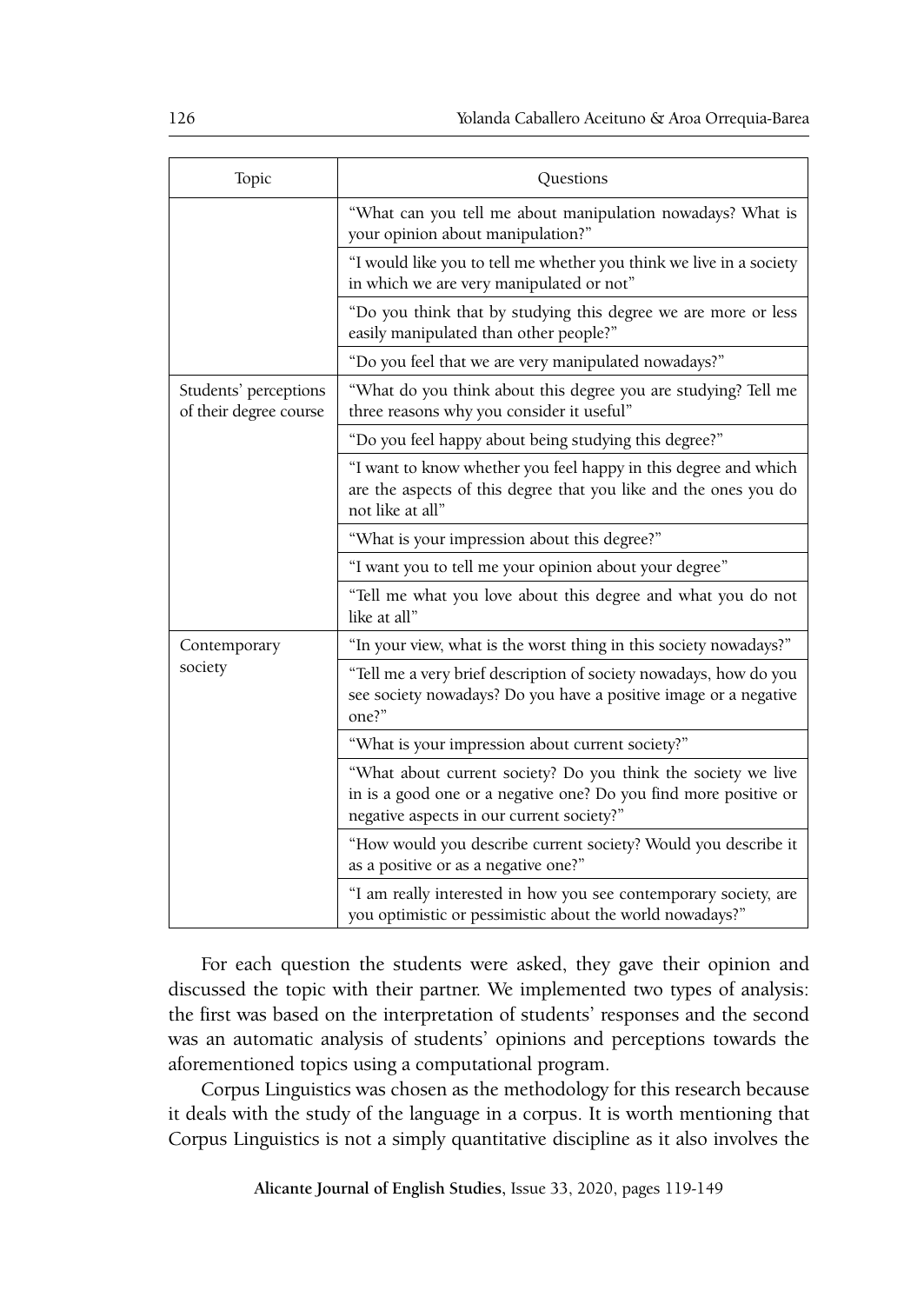qualitative interpretation of the data. A study such as that described here generates huge amounts of data, and therefore computation programs are necessary to handle and analyse it. One such computational program is *R*, a high-level programming language and free software environment with a huge community of users who are constantly developing libraries to enrich the analysis of data in various fields, including linguistics (Fradejas Rueda 2019). For example, and of particular interest here, there are lexicons that have been developed to carry out Sentiment Analysis. Liu (2012, 7) explains that Sentiment Analysis deals with the study of people's opinions or attitudes in natural language texts. As in this article we are analysing students' opinions and perceptions towards certain topics, Sentiment Analysis techniques seem eminently suitable. For this reason, we have used two different lexicons: NRC (Mohammad and Turney 2013) and BING (Hu and Liu 2004). The former classifies words according to eight emotions: fear, anger, trust, sadness, disgust, anticipation, joy and surprise, as well as two feelings: positive and negative, whereas the latter simply classifies words as positive or negative.

# **4. Analysis of the Results**

In the subsequent sections, the results will be presented according to the topics addressed in the interview, that is, manipulation and students' perception of their degree and of contemporary society. It is worth mentioning that not all the questions compiled in table 1 were asked to every student.

# *4.1. Manipulation*

According to the Merriam Webster Dictionary, *manipulation* means "to control or play upon by artful, unfair, or insidious means especially to one's own advantage." Nowadays, in our current society, the term manipulation is often associated with information and the media. Consequently, the dissemination of *fake news* has become such a normal practice in our current society that, during the coronavirus crisis, the Spanish government felt obliged to create a guide to help citizens avoid being manipulated by fake news<sup>4</sup>.

In light of current events and taking into account our project, students were asked whether they thought they lived in a manipulative society. Twenty students were asked this question and all answered in the affirmative. Nevertheless, their interpretation of the term *manipulation* was not always related to information

<sup>4</sup> It can be seen at "La policía presenta la primera guía para evitar ser manipulados por las fake news."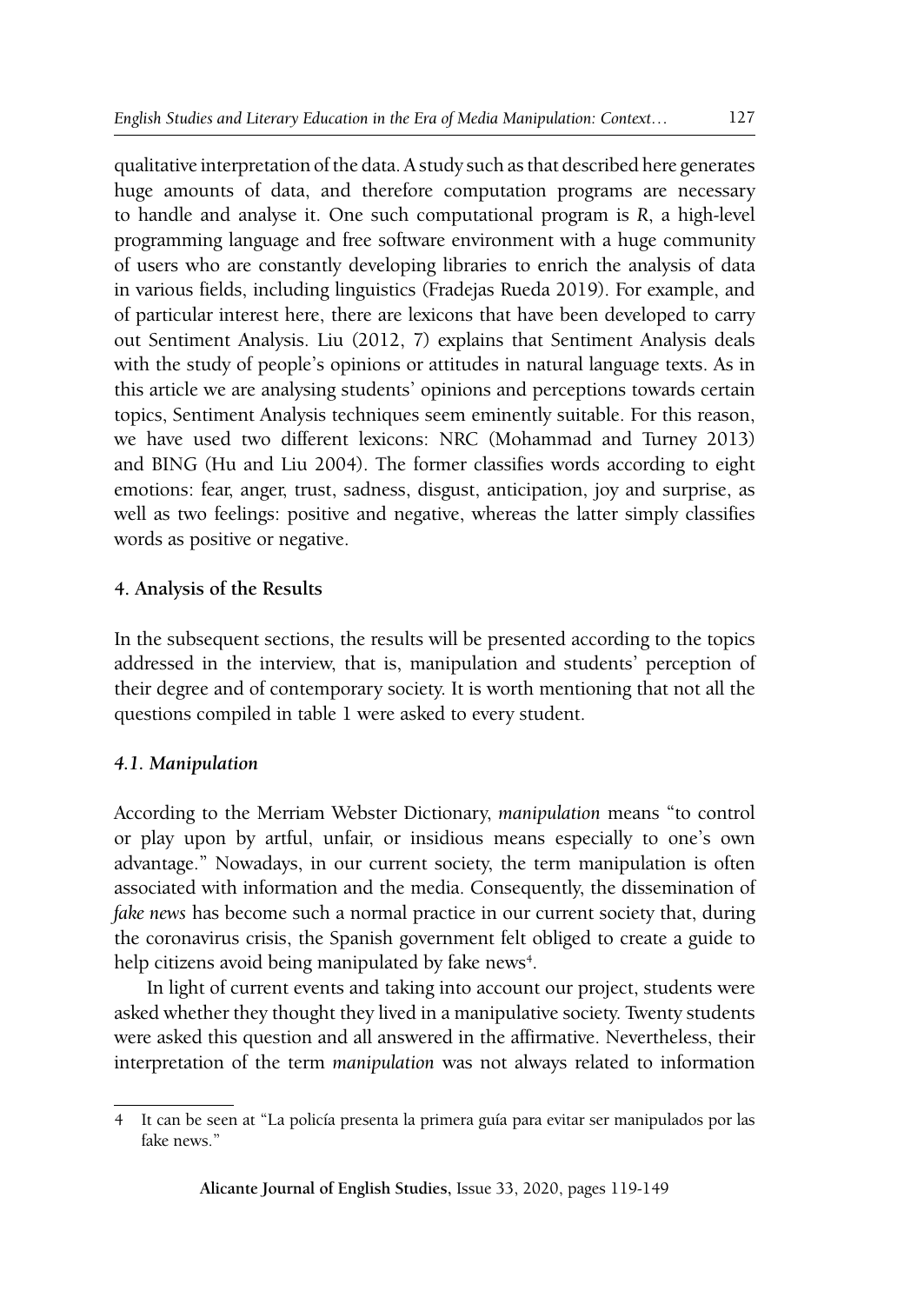and the media. Indeed, when asked about manipulation, students related this concept to five different aspects:

- a) Ten students pointed out the impact that social media, mainly Instagram and the emphasis on physical appearance of influencers<sup>5</sup>, can have on them. They also mentioned the fact that some people portray a very different life in their online presence to that which they have in real life.
- b) Two students mentioned marketing and advertising campaigns where companies, according to them, try to trick their target audience.
- c) One student talked about the fact that politicians promise a lot during their political campaigns but do not deliver once they are elected.
- d) Four students made reference to fake news.
- e) Three students were worried about biased information. They felt that the media just show us what they want us to see and there is always some vested interest behind each news item.

Figure 1 shows this information graphically: Figure 1 shows this information graphically:



Figure 1. Aspects indicated by students' responses FIGURE 1. Aspects indicated by students' responses

Accordingly, the most frequent words used in their responses were *media* (32), *people* (22) and *manipulated* (21), and the most frequent bigrams—a

**The according to the Merriam-Webster dictionary, an influencer is "a person who is able to** generate interest in something (such as a consumer product) by posting about it on social  $s_{\text{intra}}$  that  $t_{\text{intra}}$ media".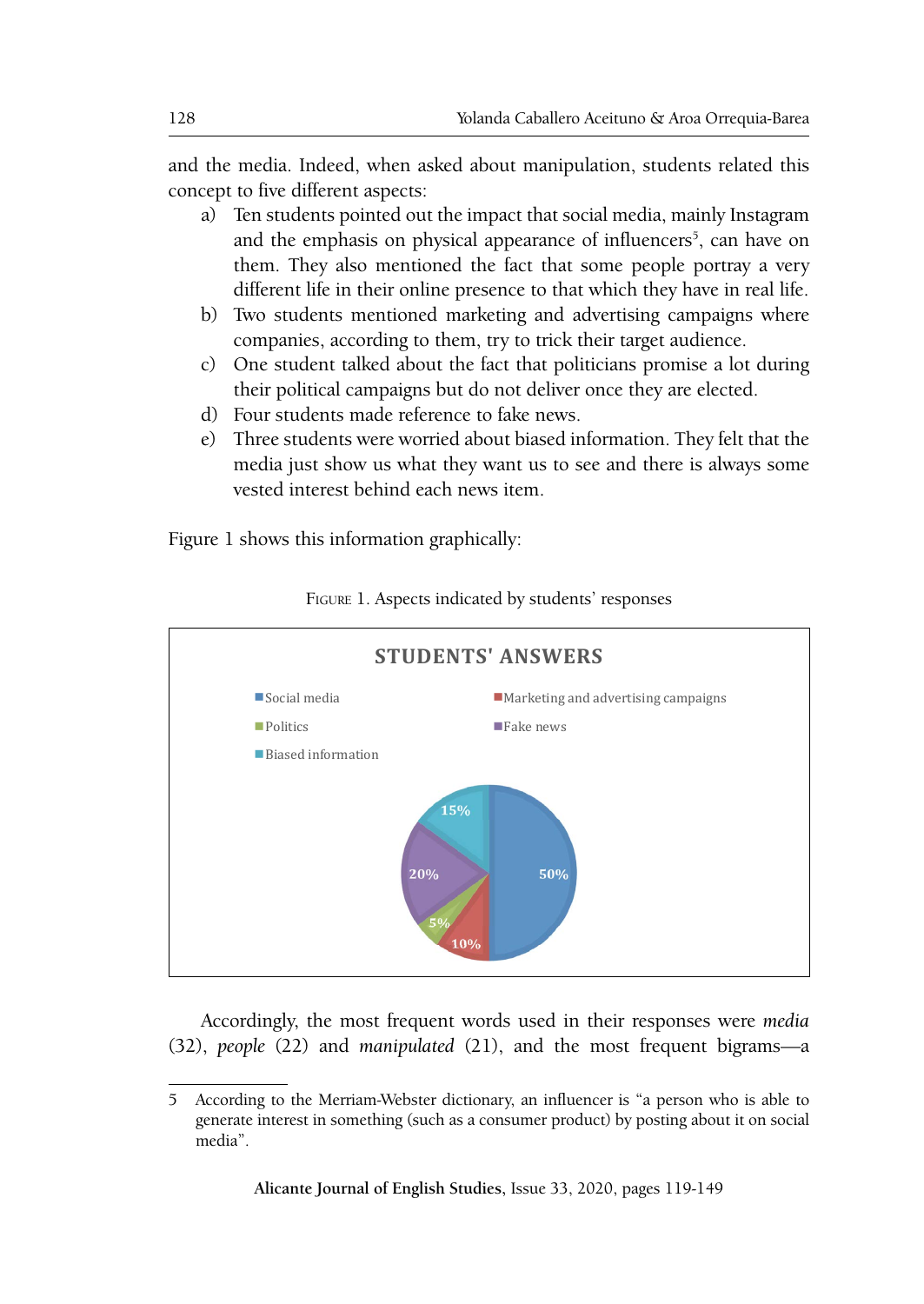combination of two words—were *social media* and *mobile phone*.

Applying the Sentiment Analysis technique to the topic of manipulation, it is not surprising that most of the words related to the topic of manipulation are negative. In fact, the students employed 4,792 words with a negative polarity, and 2,027 positive ones, according to the BING lexicon. Table 2 shows the overall score of the positive and negative words in the corpus of responses to this topic.

Table 2. Distribution of negative and positive words according to the BING lexicon in the manipulation topic

| Sentiment | n     |
|-----------|-------|
| Negative  | 4,792 |
| Positive  | 2,027 |

Among the negative words, some of the most frequent were: *manipulation, bad, pretend, manipulate, false* and *fake*. The NRC lexicon also demonstrated that negative feelings were more regularly mentioned than positive ones, the most frequent being negativity, followed by fear and anger, as can be seen in table 3, which shows the quantity of words appearing in the corpus.

Table 3. Distribution of words according to NRC lexicon in the manipulation topic

| Sentiment    | n     |
|--------------|-------|
| Negative     | 3,337 |
| Positive     | 2,355 |
| Fear         | 1,486 |
| Anger        | 1,257 |
| Trust        | 1,250 |
| Sadness      | 1,196 |
| Disgust      | 1,061 |
| Anticipation | 857   |
| Joy          | 698   |
| Surprise     | 536   |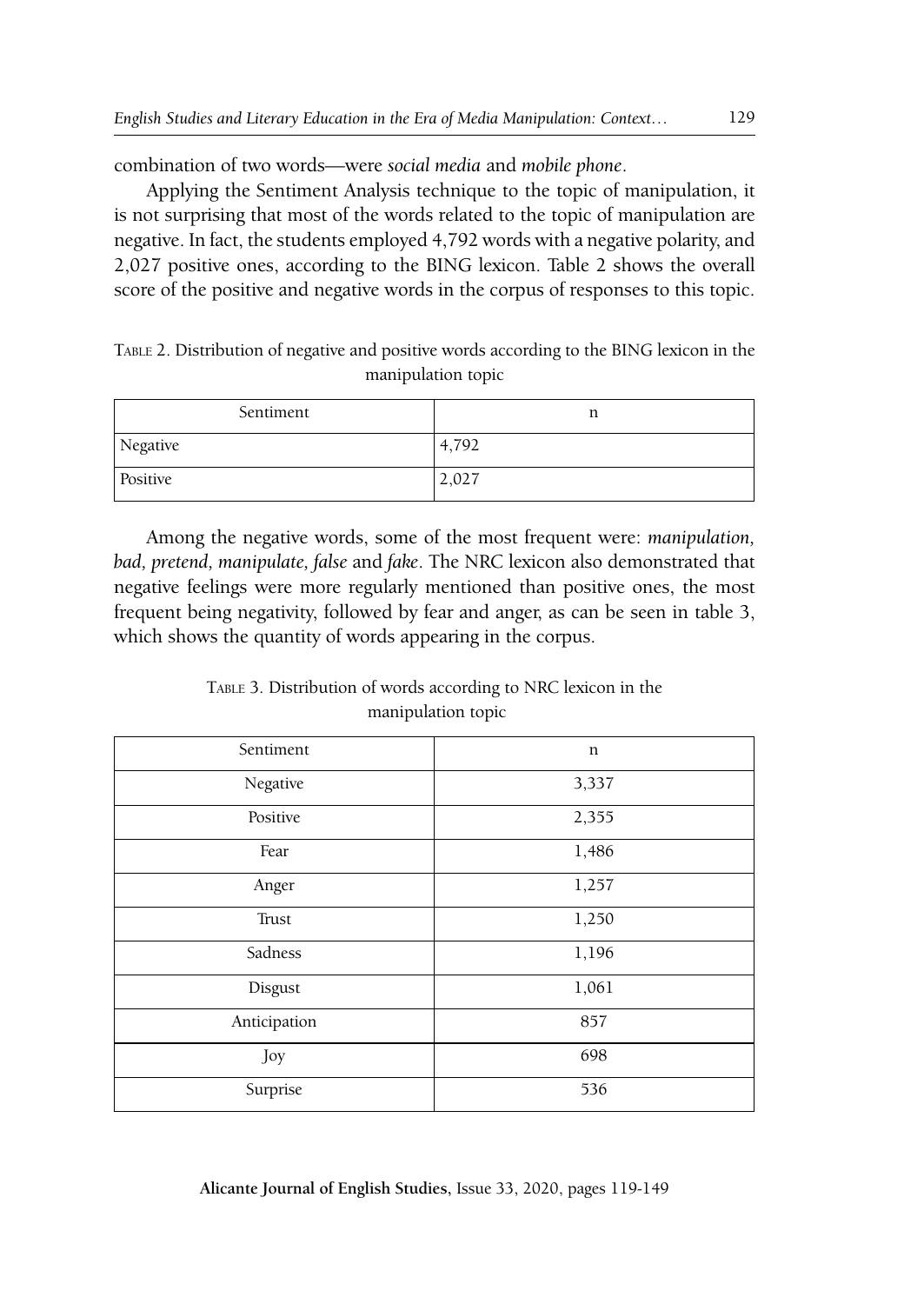Words like *manipulation, bad* or *conflict* coincide in these three classifications, as can be seen in figure 2, which shows the frequency of the words belonging to each sentiment. sentiment.

Words like *manipulation, bad* or *conflict* coincide in these three classifications, as





Related to the manipulation questions, students were also asked whether they thought that studying an English Studies degree could help them not to be manipulated or to be manipulated less than students on other degree courses. Seventeen students were asked this question. Their responses can be seen in figure 3: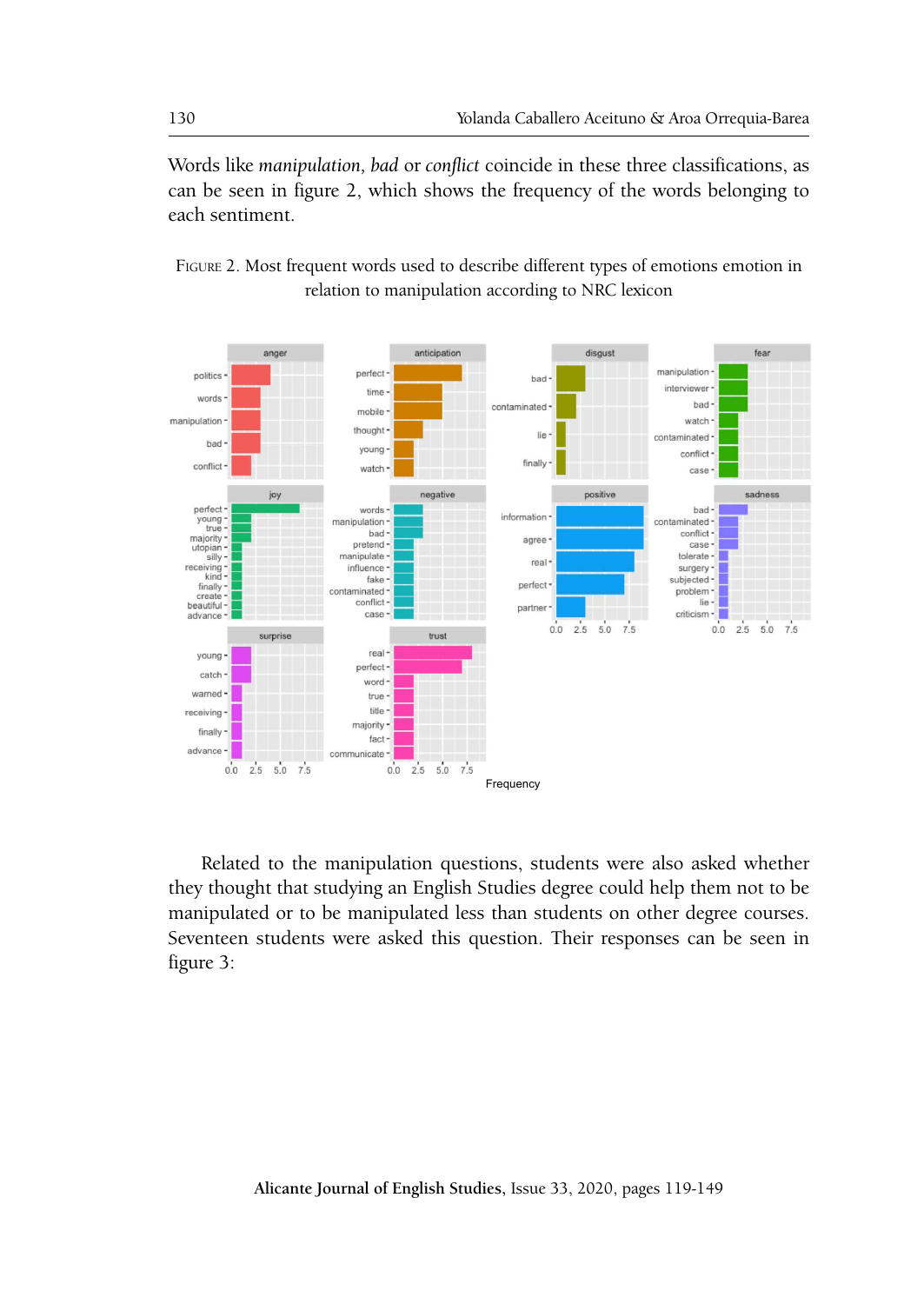

Figure 3. Distribution of students' perceptions of the existence of a relationship between studying an English Studies degree and manipulation

FIGURE 3. Distribution of studies of the extent that studying and extent that studying an English Studies  $\sim$ 

Clearly most students felt that studying an English Studies degree helps them to not to not be manipulated. However, they gave a wide range of reasons for this. On the one hand, most of them (ten out of eleven who were asked) referred to some Specific aspects of the degree. Thist, three of those ten stations explained now, in their view, the degree could contribute to developing critical thinking abilities. Secondly, two students made reference to the fact of speaking more than one the degree, such as analysing texts, and two students talked about learning about the degree, such as analysing texts, and two students talked about learning about another culture and how it broadens the mind. Surprisingly, only one student alluded to literature as a beneficial tool to fight against manipulation. In his words, bere literally transcribed Clearly most students felt that studying an English Studies degree helps them specific aspects of the degree. Firstly, three of those ten students explained how, language. Thirdly, two others mentioned aspects related to the linguistic part of words—here literally transcribed:

 $\sum_{i=1}^{n}$  but take them increased that earlier is the a  $m<sub>i</sub>$  or escaping to this manipulation, so in a sense I would say that philologists nowadays are necessary, of course, because they can give an approach to original about any historical fact that happened, we are looking at the history than if we chose to try to go with it, so I think in a sense we are getting (1) "But I also think literature and culture is like a way of escaping to this aspects and to criticism which are lacking nowadays, of course and, you know, when we read, when we read novels or any piece of paper of someone else, to his way of thinking and it makes us more tolerate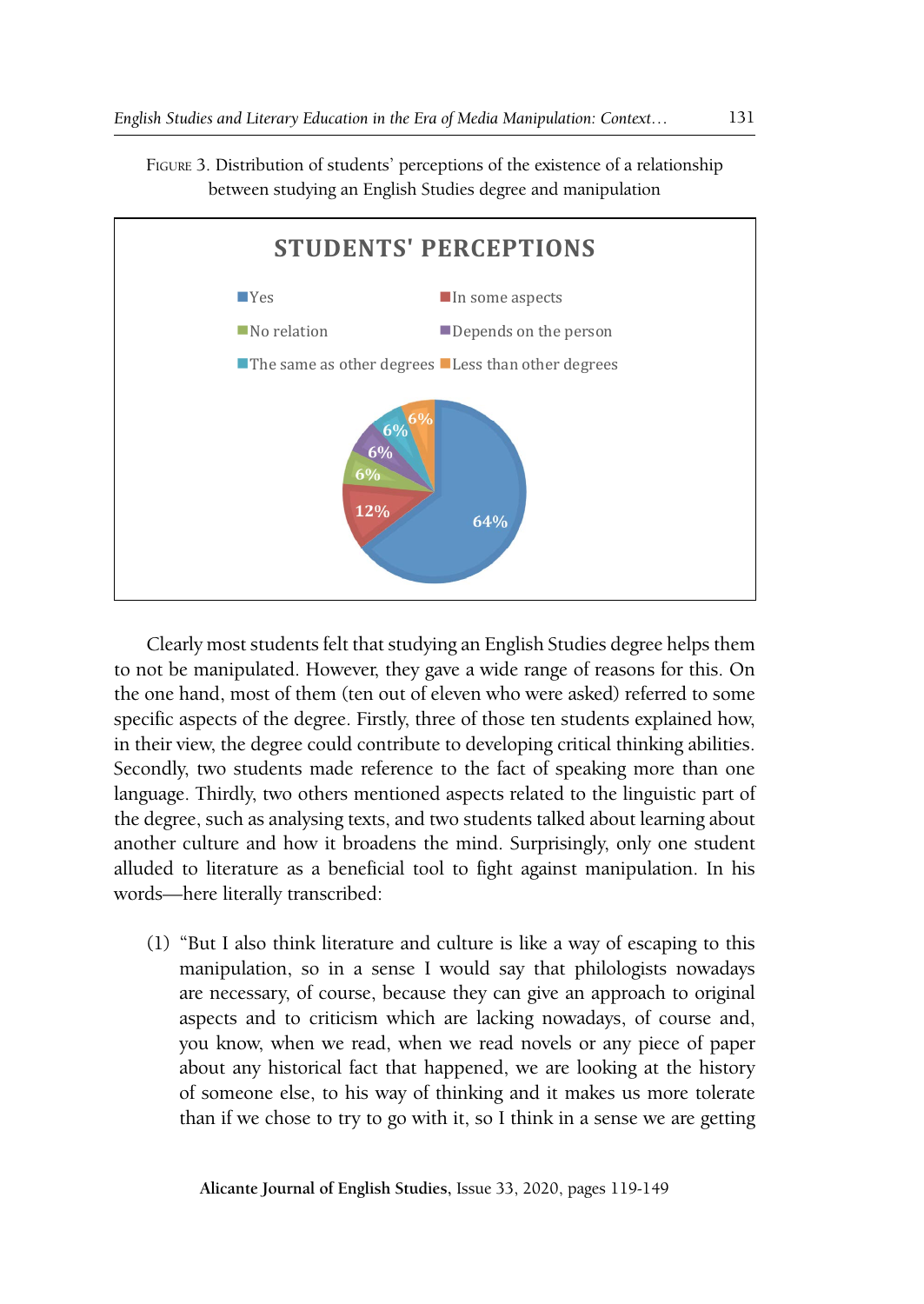prepared to be more critical, but I also think that it is just not a matter of what we study but a matter related to our way of thinking."

There were, in addition, responses related to other aspects which were made by only one student in each case although we believe that what they said was worthy of comment.

According to one of the students, being manipulated depends on the person receiving the information, specifically mentioning that it relates to the students' capabilities, personality and behaviour. Two mentioned the fact that it is not only studying an English Studies degree that can contribute to raising a person's critical awareness, with one saying that all Humanities degrees develop this skill, while another felt that studying any degree at all helps people to be less manipulated. From a slightly different perspective, one student claimed that studying a science degree is more useful than studying a humanities degree in this respect, one of the reasons given being that such students would not be manipulated in terms of issues such as climate change.

Apart from this, two other students also saw positive connections between studying an English degree and resisting manipulation, albeit indirectly. They felt that studying such a degree would help them to not be manipulated but as far as social media is concerned, according to them, nobody is safe from being manipulated so, in the end, it does not matter whether you study a degree or not. One student claimed that studying a degree (in whatever subject) has no influence on whether you will be manipulated or not.

As is to be expected, the most frequent words were *degree* (14), *problem, issue* and the word *manipulate* and its corresponding derived, such as *manipulation*, which occupy the third and fourth positions in figure 4. Nonetheless, there are other words, which are less frequent, but also important, such as *difficult* or *critical*.

As far as Sentiment Analysis is concerned, according to the BING lexicon, there are more negative words than positive ones in relation to the degree and manipulation topic, as table 4 shows.

| TABLE 4. Distribution of negative and positive words according to the BING lexicon in |                                                       |  |  |  |  |
|---------------------------------------------------------------------------------------|-------------------------------------------------------|--|--|--|--|
|                                                                                       | how studying an English degree can avoid manipulation |  |  |  |  |

| Sentiment | n     |
|-----------|-------|
| Negative  | 4.793 |
| Positive  | 2,015 |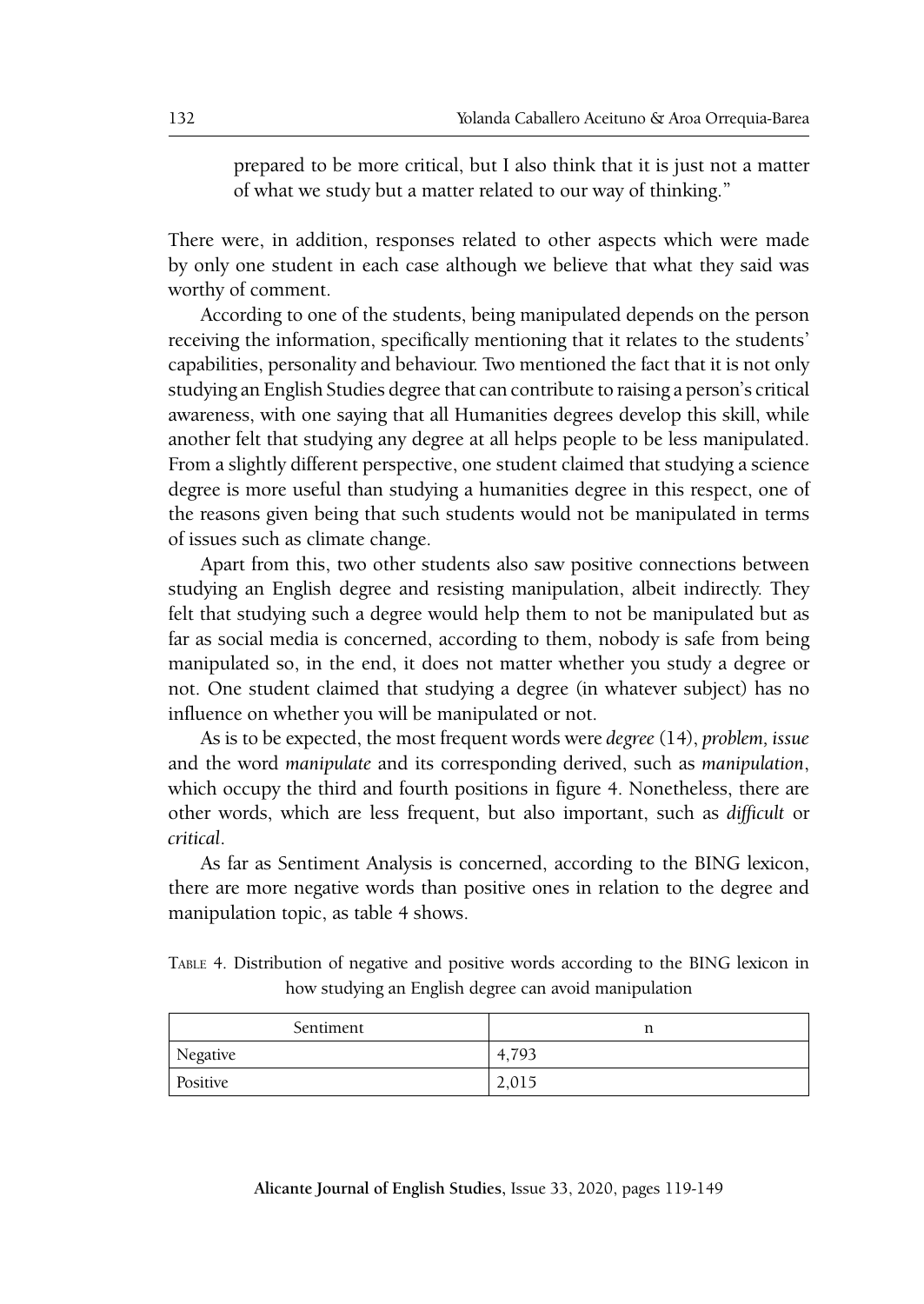

Figure 4. Most frequent positive and negative words in the topic of the relationship between studying a degree and manipulation according to the BING lexicon

feeling concerning the usefulness of studying this degree to avoid manipulation emotions of fear (1,489) and anger (1,249), with words such as *manipulation* and *problem* among those most frequently used. The following emotion in terms The analysis based on the NRC lexicon also shows that the prevailing is endowed with connotations of negativity (3,332 words), followed by the of number of words is trust (1,240), as illustrated in table 5.

TABLE 5. Distribution of words according to the NRC lexicon in how studying an English degree can avoid manipulation

| Sentiment | n     |
|-----------|-------|
| Negative  | 3,332 |
| Positive  | 2,349 |
| Fear      | 1,489 |
| Anger     | 1,249 |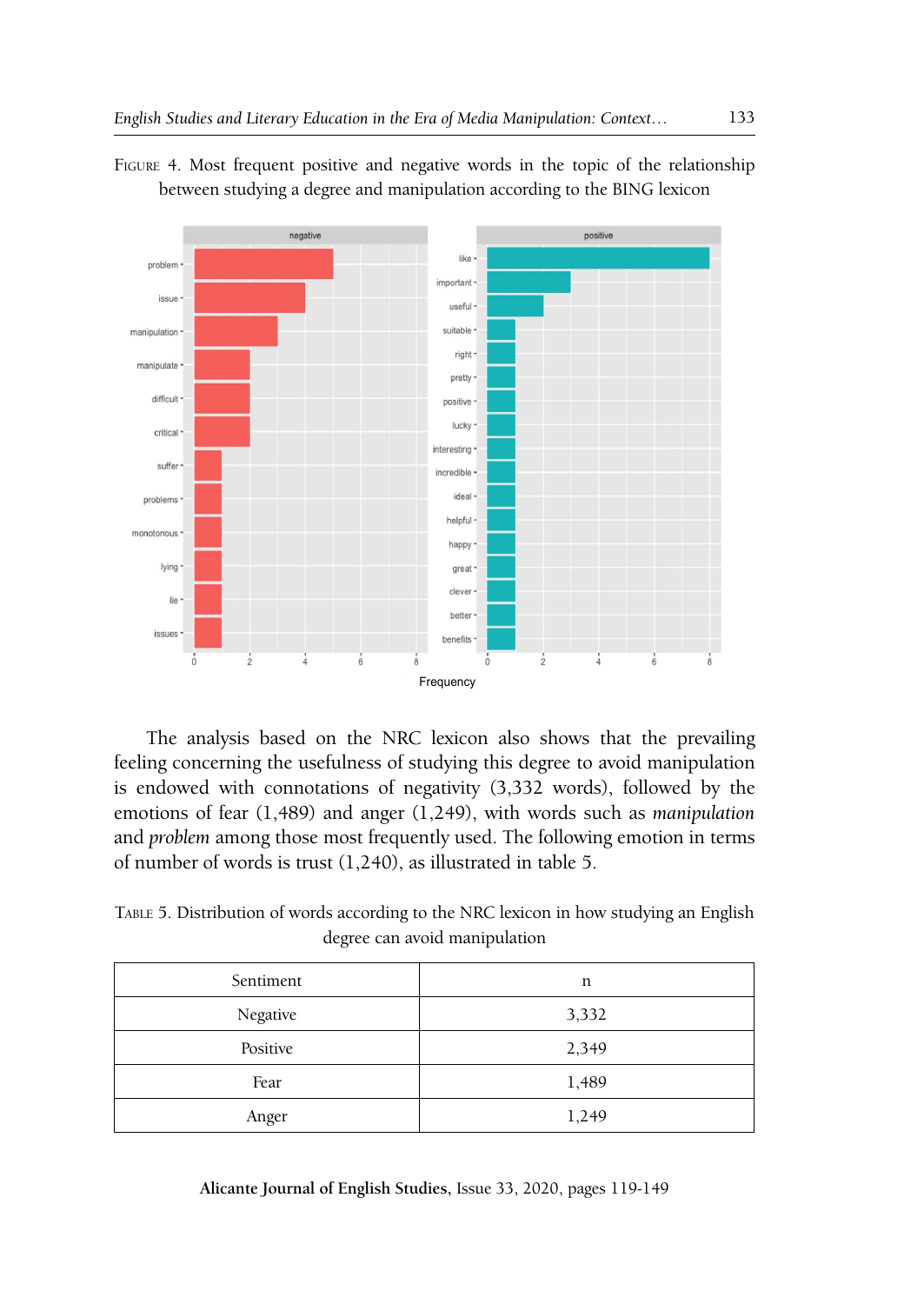| Sentiment    | n     |
|--------------|-------|
| Trust        | 1,240 |
| Sadness      | 1,196 |
| Disgust      | 1,058 |
| Anticipation | 843   |
| Joy          | 693   |
| Surprise     | 534   |

However, great caution is needed here as some words which are classified by Forelox, good cadden is necaded need as some words which are cadenned by the lexicon as laden with a trust feeling are in fact used in a different sense in this corpus. For example (see figure 5), words such as *humanity* and *kind*, the former referring to humanities studies and the latter used as a synonym of type, so they cannot be interpreted as carrying the emotion of trust.



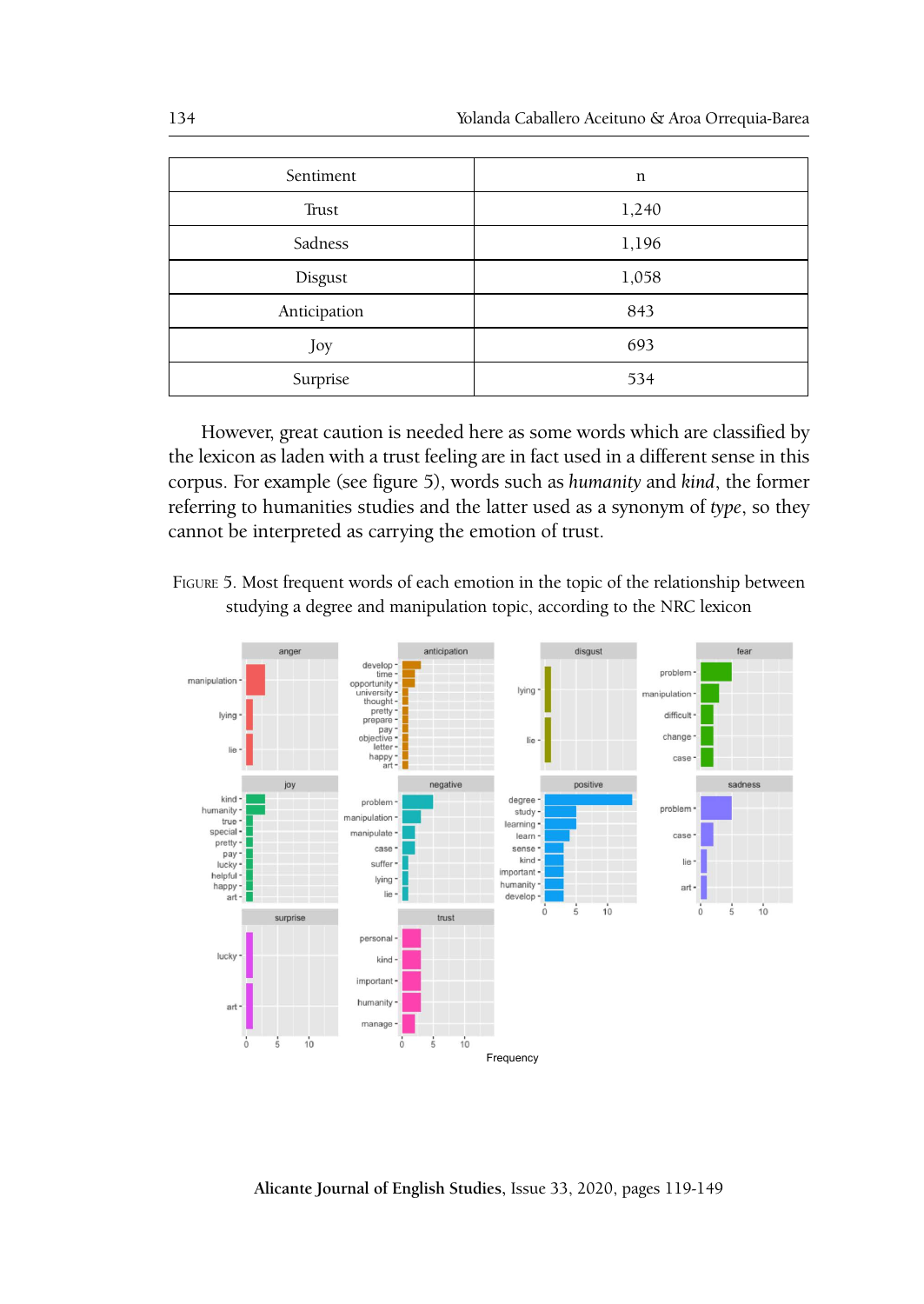#### *4.2. Students' perceptions of their degree course*

This topic revolved around two main questions: on the one hand, what students want to do in the future and, on the other, their perception of the degree and their experience of studying it. We will comment on each aspect separately. Seventeen students were asked these questions.

Regarding the future, ten students were asked about their prospects. Six mentioned their desire to become teachers, two wanted to be writers, one a translator and one did not know what they wanted to do, but being a teacher was not an option.

With regards to their opinion about the English Studies degree they were on, responses referred to a variety of aspects. We collected twelve replies to this question. First of all, it is worth mentioning that there were two students who declared that the English Studies degree was not their first option. They had wanted to study a different degree but mainly for economic reasons, they ended up on the course. Two students reported that the degree was not what they expected. Interestingly, both mentioned the existence of literature modules as the reason for feeling disappointed, arguing that they expected "to learn a lot of English but not literature." In fact, they thought that to be an English teacher, a knowledge of literature was unnecessary. Apart from this, some students mentioned their satisfaction with the grammar modules but not with those pertaining to literature. In the words of one of them (literally transcribed): "I like this career<sup>6</sup>, but I have a lot of subjects that I hate, for example, literature. I don't like it. But grammar I love it." In the same vein, another student claimed (literally transcribed): "[…] the negative aspects. There are many subjects that I don't really enjoy as literature." Other students also complained about the different subjects they have to choose between on the degree. For example, there was one student who claimed to hate the Arabic language<sup>7</sup> and not to understand why they had to study it. Likewise, another declared that studying Linguistics in Spanish $<sup>8</sup>$  was not motivating because they were supposed to be</sup> studying English. Conversely, five people talked about their happiness when

<sup>6</sup> *Career* is considered a false friend in the Spanish language as it is very similar to the word *carrera*, that is, the one used to refer to *degree*. For this reason, students tend to mistake them for one another.

<sup>7</sup> A second language is compulsory and they can choose from various languages, Arabic among them.

<sup>8</sup> In the first course of the English Studies degree, students have some subjects related to the Spanish language, such as General Linguistics, Introduction to the Spanish language and Comparative Literature. The information about this degree can be seen at Universidad de Jaén.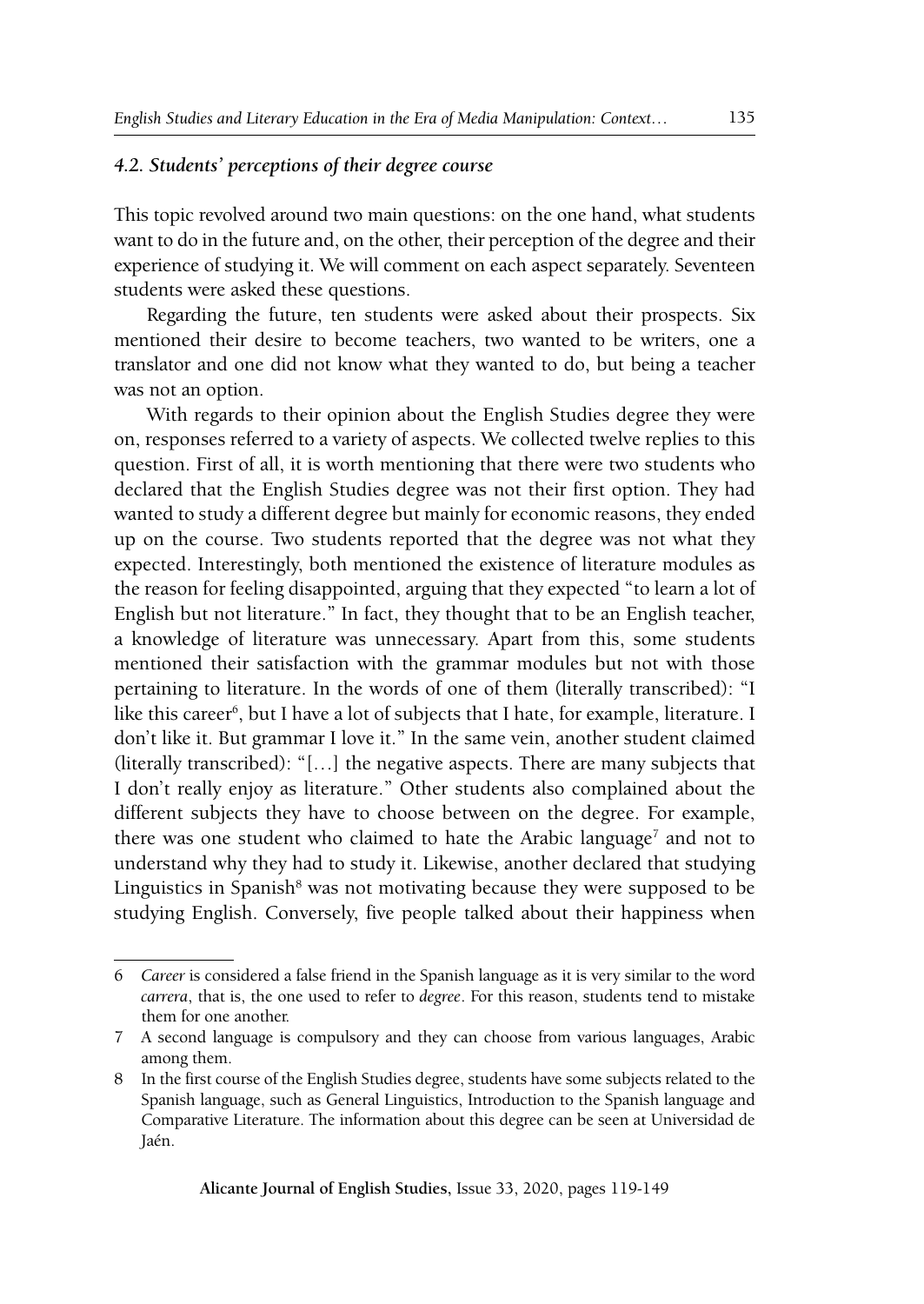studying languages: two alluded to studying more than one language, while three of them mentioned the English language itself. Additionally, one student expressed his satisfaction with the degree since "it provides many things," but was unable to specify. Accordingly, the most frequent words were *degree* (28), *English* (22) and *literature* 

Accordingly, the most frequent words were *degree* (28), *English* (22) and *literature* (16). Regarding the bigrams, *don't like* (8) was the one most frequently used, exclusively when students talked about their dislike of literature. In addition, as might be expected, *English studies* and *English degree* were also among the most frequent bigrams.

The students' responses to these questions are once again considered more negative than positive by the BING lexicon, as table 6 demonstrates.

TABLE 6. Distribution of negative and positive words according to the BING lexicon in the students' perceptions of the degree topic

| Sentiment | n     |
|-----------|-------|
| Negative  | 4.796 |
| Positive  | 2,070 |

Some of the most frequently used negative words were: difficult, problem and *hate*, this latter always referring to literature subjects, as can be seen in figure 6.

FIGURE 6. Most frequent positive and negative words used by students to describe their perception of their degree according to the BING lexicon perception of their degree according to the BING lexicon



Alicante Journal of English Studies, Issue 33, 2020, pages 119-149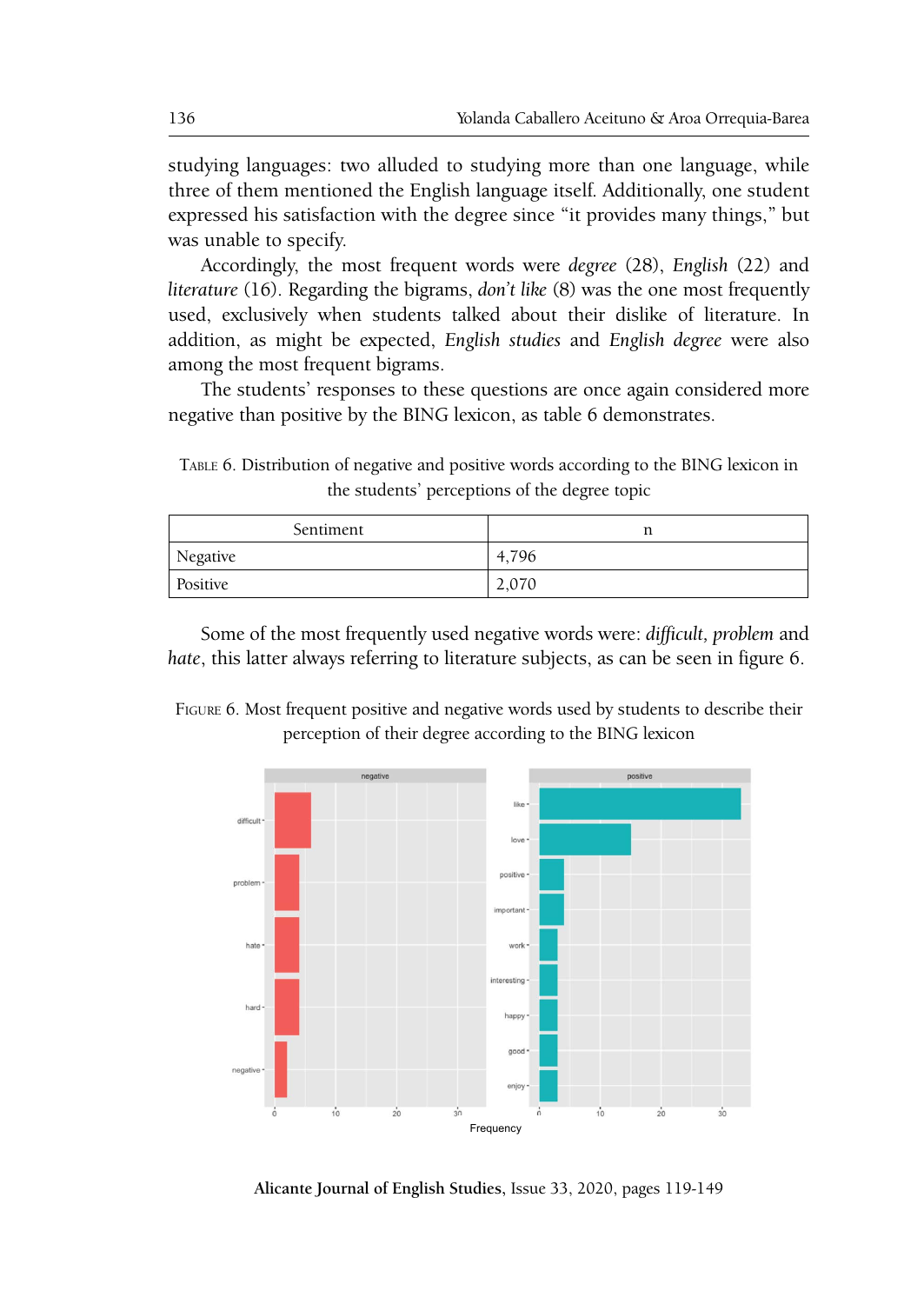When analysing the texts with the NRC lexicon, we found that the prevailing sentiment is the negative one, followed again by the feeling of fear, but that responses to these questions are not associated with that of anger as for previous topics. Conversely, the feeling of trust often appears, as table 7 shows.

| Sentiment    | $\mathbf n$ |
|--------------|-------------|
| Negative     | 3,334       |
| Positive     | 2,401       |
| Fear         | 1,481       |
| Trust        | 1,262       |
| Anger        | 1,250       |
| Sadness      | 1,198       |
| Disgust      | 1,061       |
| Anticipation | 851         |
| Joy          | 710         |
| Surprise     | 536         |

Table 7. Distribution of words according to the NRC lexicon in the students' perceptions of the degree topic

As can be seen in figure 7, words such as *teacher* and *school* are classified as carrying this sentiment of trust, along with words such as *important*, *happy*, *good*  and *enjoy*. However, none of these trust words were applied to literature or used in the negative form, such as "don't enjoy".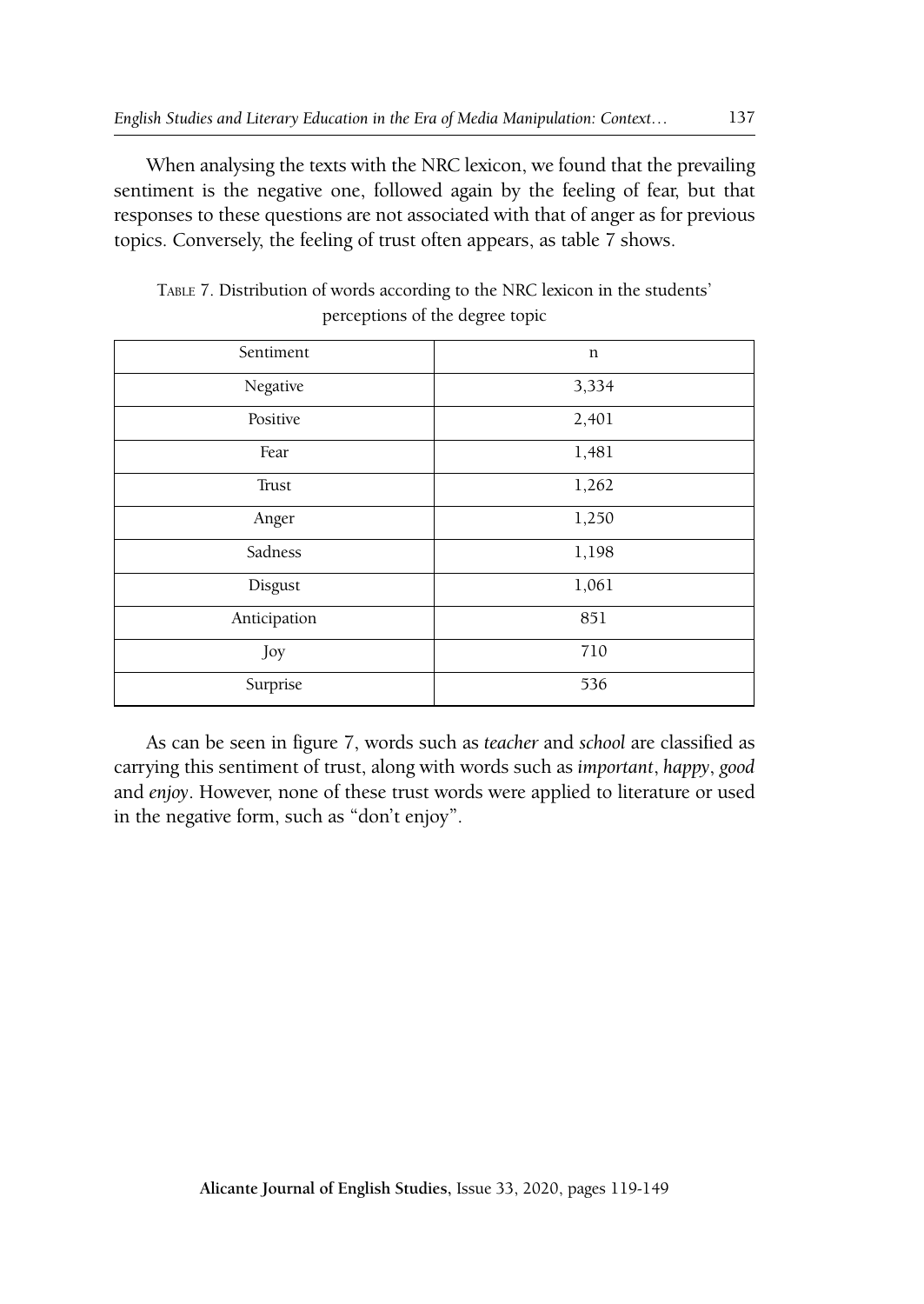

FIGURE 7. Frequency of words related to different types of sentiment regarding students' perception of their degree according to the NRC lexicon

### *4.3. Contemporary Society*

The contemporary society topic revolved around asking students whether they felt pessimistic or optimistic about current society. They were also asked to discuss negative and positive aspects of this society. These questions were asked society, arguing that people were aware of environmental problems and they were taking measures to avoid them, such as planting trees. There was another student who admitted that their feeling about society depends on the issue issue, particularly about global warming-related problems. The remaining fifteen students were pessimistic about contemporary society for a variety of reasons, as to seventeen students. Only one student felt optimistic about contemporary involved and also declared that she felt optimistic about the environmental can be seen in figure 8.

Earl be seen in figure o.<br>The two main reasons for students' pessimism about contemporary society were: on the one hand, fake news and social media and, on the other, education. Regarding the former, they talked about new technologies and consequently, about social media, and the large amount of fake news that is encountered there. With regards to education, they felt that it is not only social media that influences society, and that education also plays an important role, although it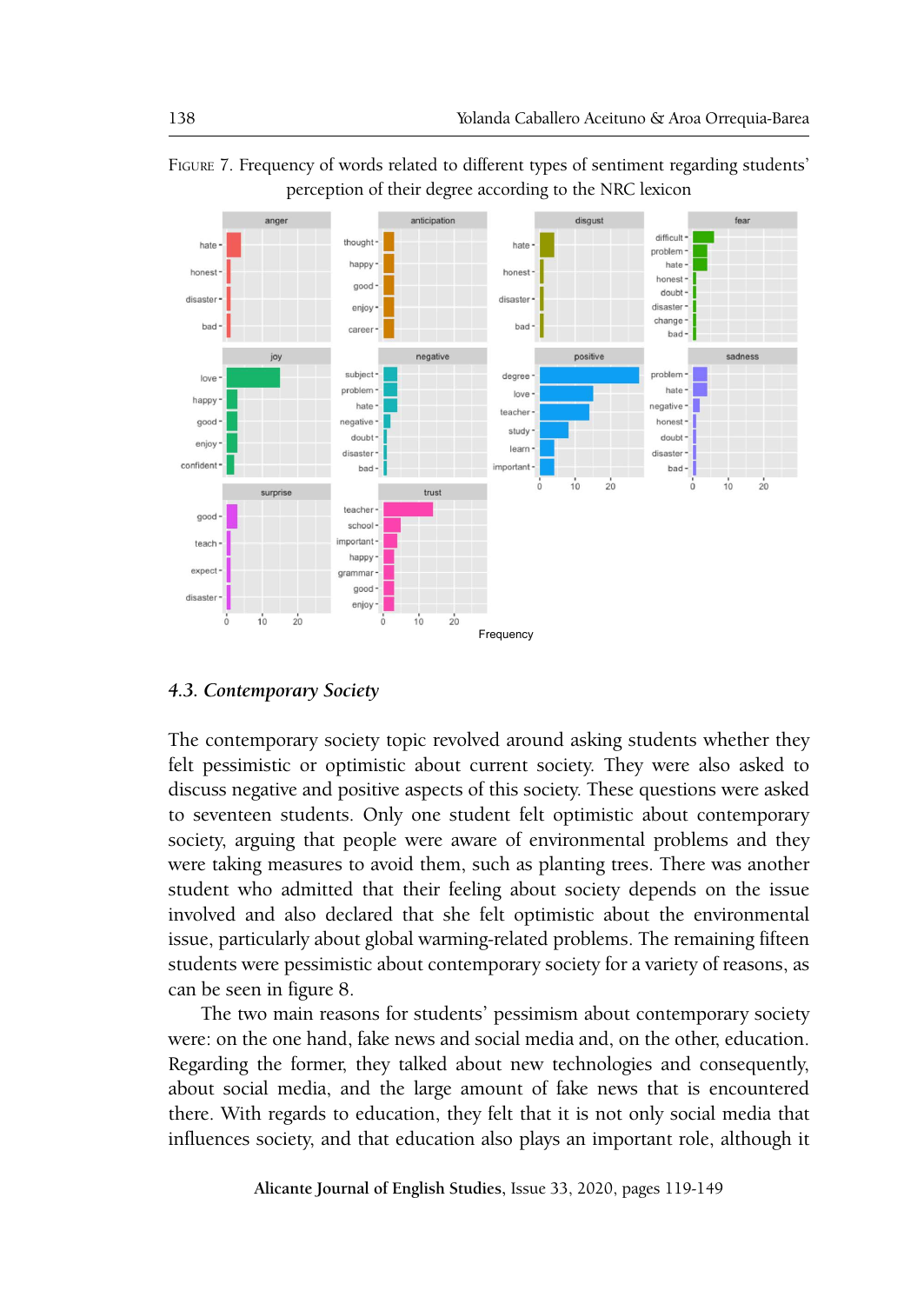is not as socially valued as it should be. For example, there was one student who was very worried about the fact that society pays more attention to a footballer than to a scientist.



Figure 8. Reasons why students felt pessimistic about contemporary society FIGURE 8. Reasons why students felt pessimistic about contemporary society

The two next most important aspects that made them feel pessimistic were to make many promises before they are elected but once they are in office, they do not keep them. Furthermore, they also felt that politicians lied in order to the large amount of fake news that is encountered there. With regards to education, they certain trending topics in Spain were mentioned, such as homophobia and the appearance of VOX<sup>9</sup> on the political scene. On the other, they commented on the politics and individualism. On the one hand, they explained that politicians tend distract people from the real problems in their lives. When talking about politics, negative aspects of human individualism, saying that people usually complain about things they do not like but do not make the effort to solve the problems. Interestingly, they mentioned the example of violence against women and how, sometimes, people know it is happening but do not report it to the police. In addition to this, one student was very worried about their future job prospects,

<sup>9</sup> VOX is a new political party which entered Parliament after the April elections in 2019. Since its foundation, this party has been very controversial because some of their policy proposals have been considered extremist.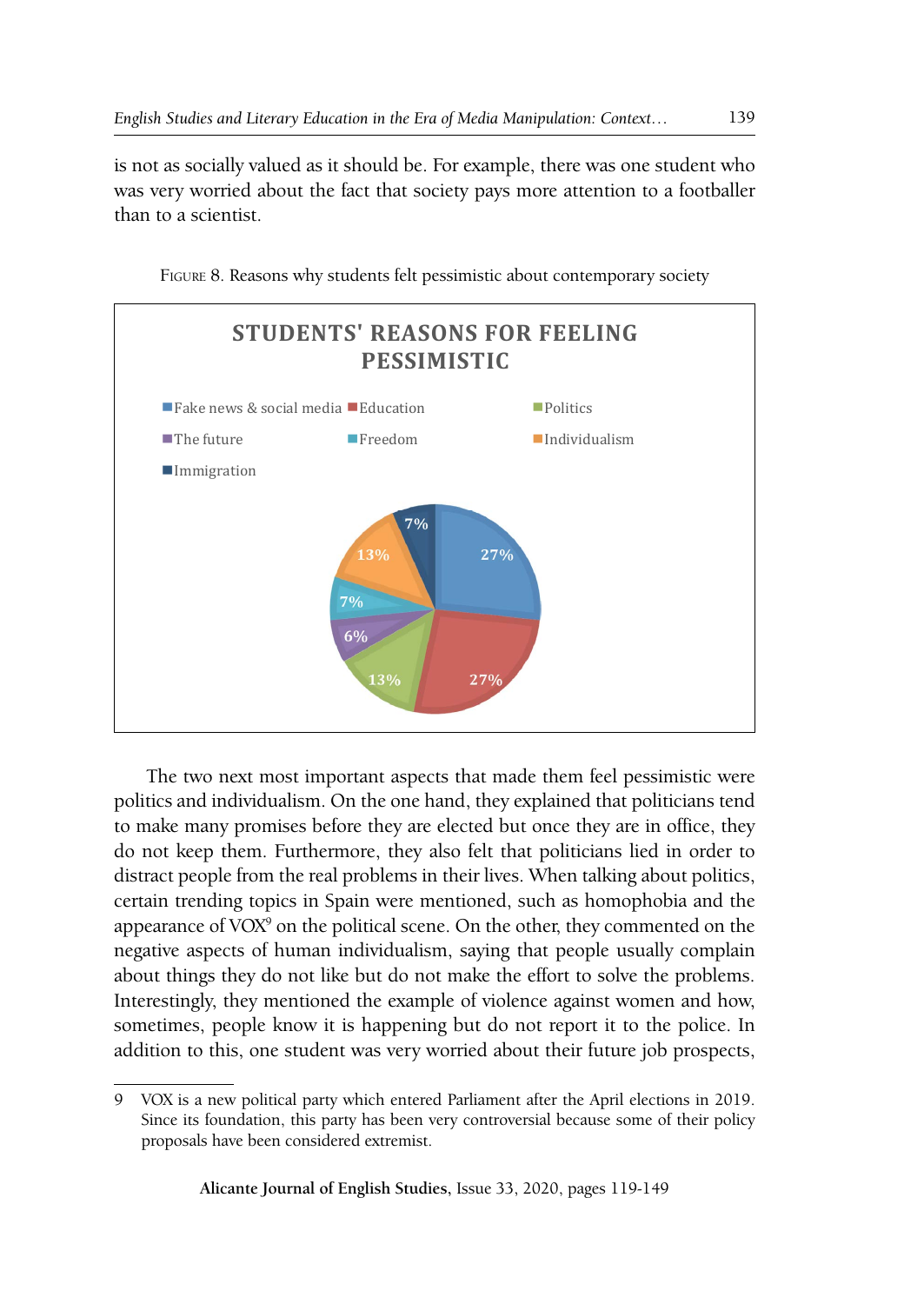another voiced the opinion that the most important problem in our society is freedom since most people feel free but they are not, while another talked about the immigration problem our country is currently facing.

The most frequent bigrams used to talk about this topic were *social media, fake news, bad things, big problem, contemporary society, gender violence* and *homosexual people*. Accordingly, this corpus has more negative words than positive ones, as shown in table 8.

Table 8. Distribution of negative and positive words according to the BING lexicon in the contemporary society topic

| Sentiment | ᅭ     |
|-----------|-------|
| Negative  | 4,809 |
| Positive  | 2.048 |

Again, the most frequent feelings were those of negativity, fear and finally, anger and trust, with the same overall number of words, as illustrated in table 9.

| Sentiment    | n     |
|--------------|-------|
| Negative     | 3,348 |
| Positive     | 2,356 |
| Fear         | 1,495 |
| Trust        | 1,257 |
| Anger        | 1,257 |
| Sadness      | 1,207 |
| Disgust      | 1,066 |
| Anticipation | 854   |
| Joy          | 716   |
| Surprise     | 543   |

Table 9. Distribution of words according to the NRC lexicon in the contemporary society topic

After analysing the results, the most striking thing is that although students were asked various questions related to their degree, there is no mention of the literary aspects of their course having any connection with their daily lives, with some even voicing the opinion that literature-based subjects are of no value in them attaining jobs, even teaching, in the future. In fact, the study provides evidence that, for some, literature is something they actually hate. It is surprising, though, that students did not make reference to any literary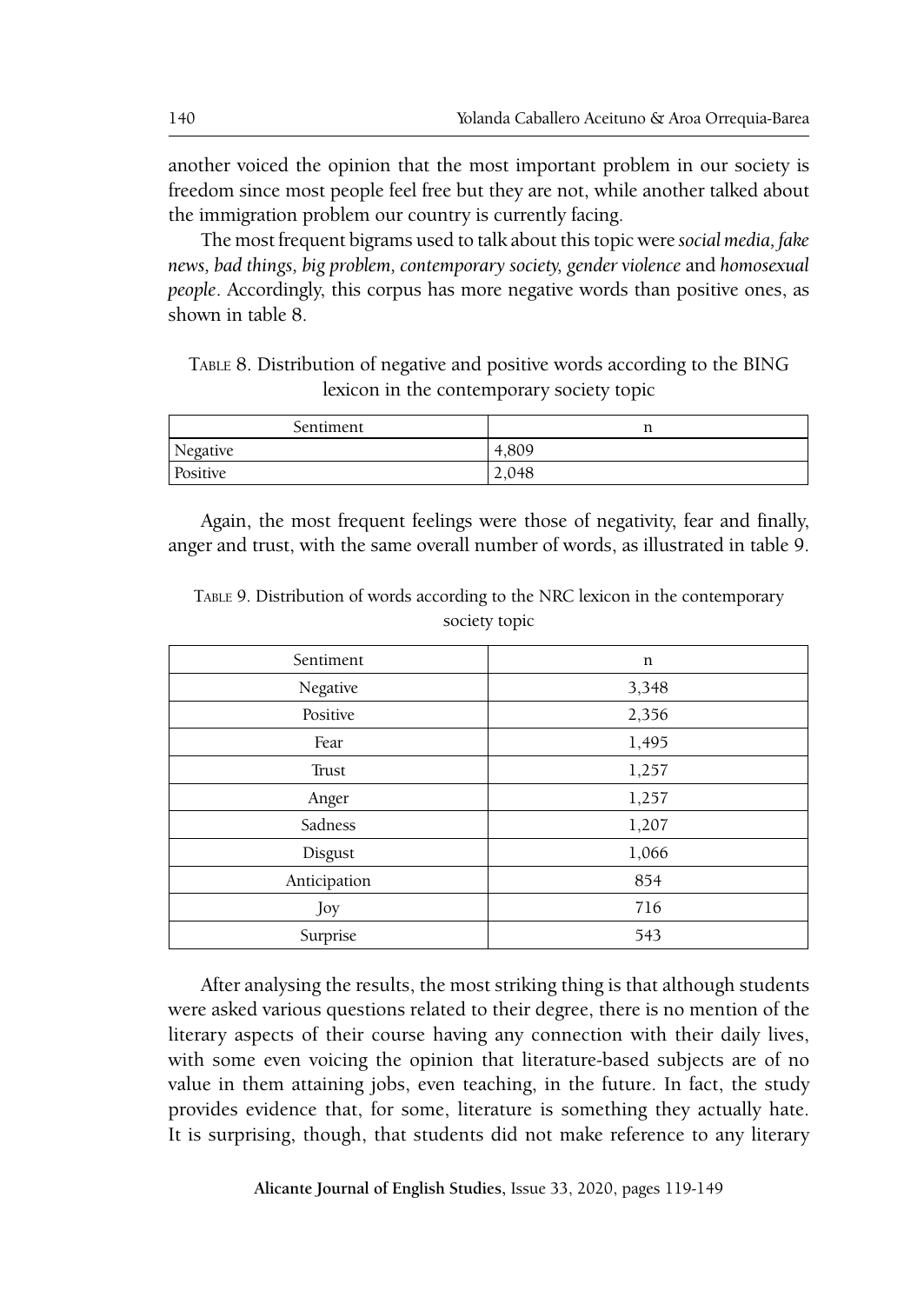aspect of the degree since 30% of the subjects offered in the second year of their course are about literature.

#### **5. The Challenges: an Activist Literary Education and the Role of Emotions**

The results of our microcosmic study evidence that the ethical dimension of the Humanities and their potential to ameliorate different aspects of contemporary society emerges as an important absence in our students' cosmovision. Likewise, as discussed in subsection 4.1, literature is a notable component of this catalogue of absences and its potential to widen students' ideological and epistemological horizons is not addressed in their commentaries. Only one of the students interviewed alluded to the usefulness of literature, in the context of fighting against manipulation. Looking at the results of Sentiment Analysis with negativity standing out in the repertoire of the feelings expressed manipulation emerges as a distressing reality for our students, but negativity is also clearly associated with literature in that it is clearly not perceived of as in any way beneficial or helpful in minimising the effects of contemporary problems. As demonstrated in subsection 4.2, the feelings permeating the students' opinions about literature—which, paradoxically, is one of the most frequently used words in their responses—run from disappointment to hatred. Literature is not perceived as a *locus* of enjoyment, personal enrichment or emotional self-fulfillment either. For us teachers, who conceive of literature as a source of hope and (re)generation, our primary ethical duty should be to fight against its residualisation, through meaningfully filling the aforementioned absences and working to strengthen not only our students' critical consciousness, but also their positive emotions concerning the role of the Humanities and, especially, of literature. When positive, emotions, which singularise our actions and ideological positionings, are a hugely important weapon with which to counterattack the politics of homogenisation put forward by some leading interests.

Speaking about emotions, the first challenge that we face is to consciously restore in our lessons an appealing notion of literature, such that it can eventually be perceived as a subject designed to particularly foster an intellectual and emotional dynamics that can help to destabilise the imperialist centrality of manipulative messages. As Martínez Serrano notes, students need to perceive the usefulness of literary texts in order to generate "new knowledge that might help us cope with a complex reality where events have an outstanding global dimension and planetary implications" (2015, 186). Students' perception of literature as a potential generator of refreshing new knowledge can be activated if they are shown that its essence is immune to interested mutilations and irreconcilable compartmentalisations, the reductive principles that nurture manipulation.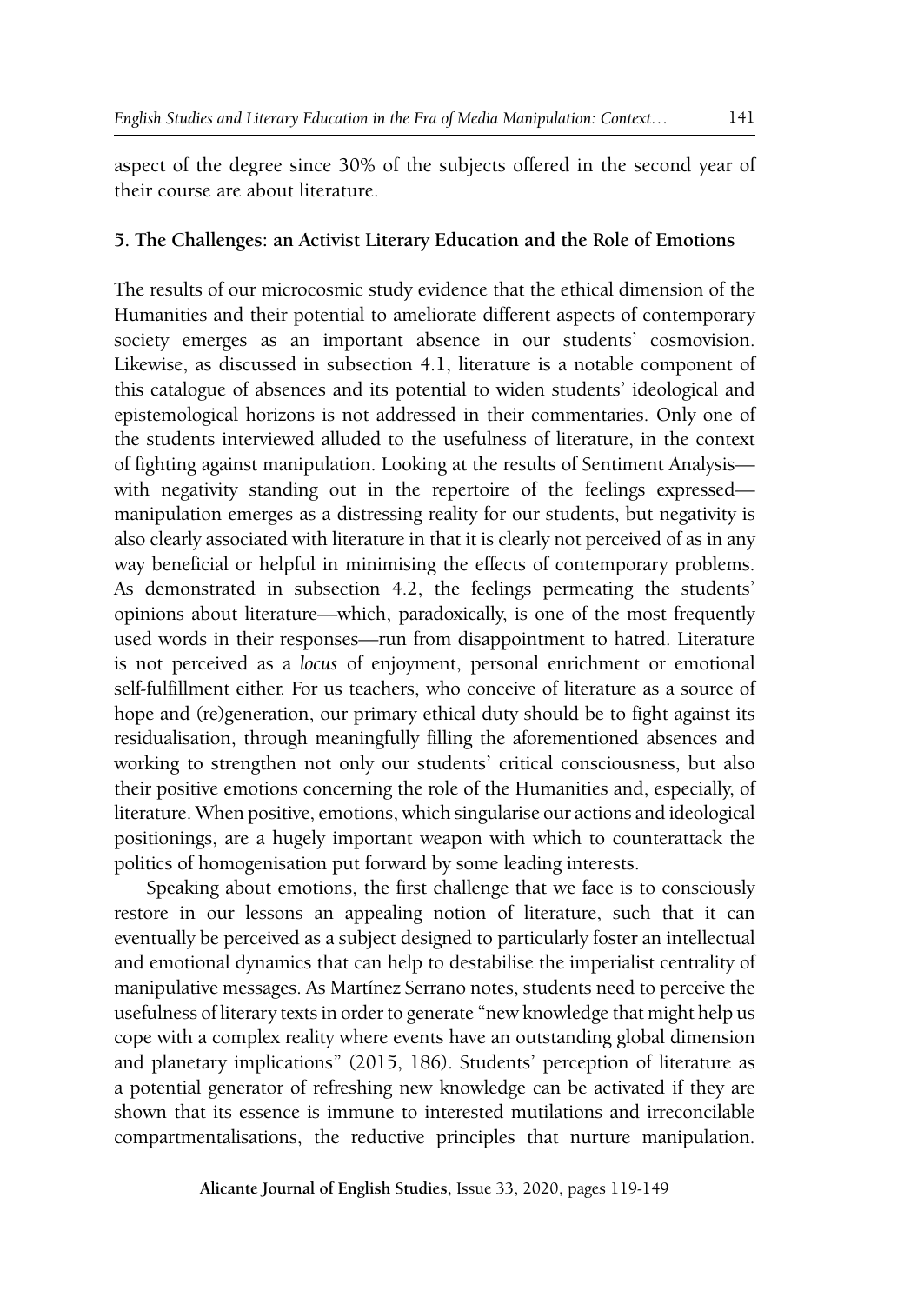We must show our students that literature and its textual representations have historically configured an inclusive symbiotic realm "in which the human appears as a whole" (Talvet 2019, 44), in all its complexity, and they are, therefore, an instrument that truly enhances unbounded creativity and imagination. Working with literary texts contributes to activating a vital ability: "the ability to imagine well a variety of complex issues affecting the story of a human life as it unfolds: to think about childhood, adolescence, family relationships, illness, death, and much more in a way informed by an understanding of a wide range of human stories, not just by aggregate data" (Nussbaum 2016, 26). The students' perceptions of contemporary society outlined in subsection 4.3 were mostly negative. They identified some of its most important problems, from homophobia to violence against women. However, they did not consider literature a useful humanistic tool for activating imaginative solutions with which to fight against these distressing realities.

The humanistic ability "to imagine well" without the interference of any imposed ideas that Nussbaum describes is intimately linked to the conscious need to highlight the inexhaustible association of literature with interpretative and/or appropriative freedom. This constitutes a fruitful dimension for personalisation that will enable students to be themselves and not what mass fashions or trends want them to be, and as such they may deem it attractive and useful for destabilising the aspirations to centrality of the reductive epistemology typical of manipulation. Students need to discover the pleasures of interpretative freedom: the semiotic potential of the literary text, which knows no fossilising labels, "can by its very nature migrate across jealously patrolled borders" (Eagleton 2013, 76) and transcend limitations. As Damrosch argues, literary works "take us out of our immediate environment and concerns" (2020, 341) and allow us to intimately validate, within our microcosms, wider horizons of possibility and open spaces alternative to those infected by the pandemic of manipulation. Within the frame of an activist literary education, we must also show students that the expansive potential of literature is not just designed to be safely contained within the realm of individual improvement. It is also designed to invade the spaces of sociopolitical interventions, to ameliorate them and to protect us from some of their perversions. In a context within which, as Ruth Miller (2019) notes, "data mining, as a product of mass democracy, operates comfortably as a democratic practice, even as it calls into question the relevance of classic liberal democratic ideals" (5) and creates the illusion that "the democracy at the center of which it operates is […] a democracy that runs on endless growth" (7), one of our aims should be to deconstruct the validity of this illusion, as we have painful evidence of democratic regression. Working with literary texts trains us to discover different levels of signification, including those that displease the *status quo*. Teaching how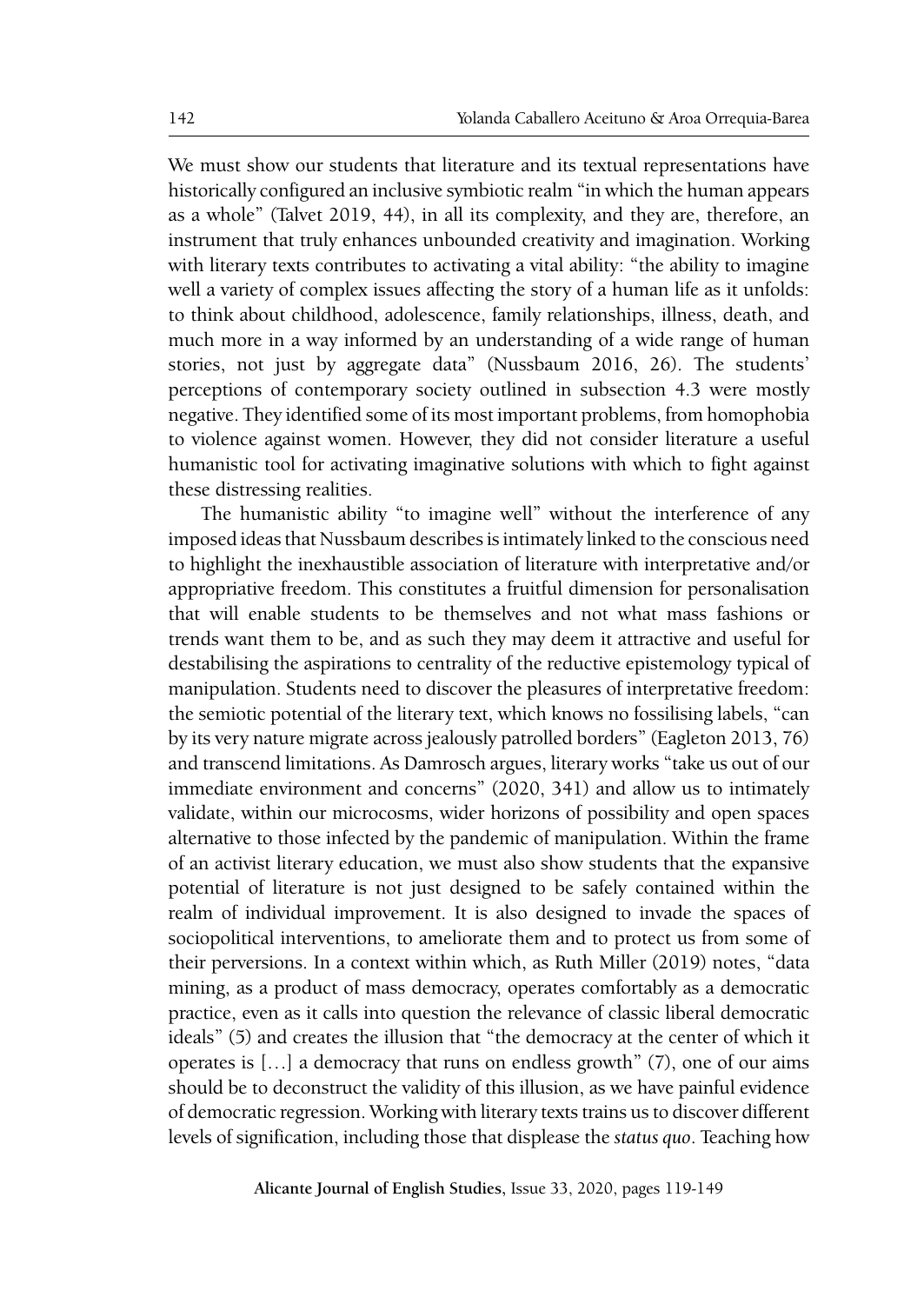to effect transpositions, from critically examining the complexity of literary texts to scrutinising that of real life, is a noble task.

We need other instruments to emotionally validate in the classroom the activist potential of literature. In this respect, a second challenge should consist in fostering meaningful confluences where clear separations have traditionally been established. Reconciling our duality as lecturers and scholars entails incorporating literary criticism—a largely unexplored discipline in undergraduate environments in Spain—as a valuable oppositional tool in our lessons. At a time when reflective practices are neglected, we must encourage meaningful discussions on how the variety of the critical responses to the corpus of literary texts analysed in the classroom enriches our cosmovision and creates a wonderful endless continuum of dialogue with those texts. This dialogue perpetually revitalises them and updates their messages, whilst always being hospitably open to students' contributions.

Literary criticism can be an illuminating force in our lessons. However, this discipline is also being affected by some current pernicious dynamics. Probably under the pressures of careerism and of the requirements for publication in highimpact journals, literary critics sometimes choose to stay within their comfort zones. They practise 'safe' asepsis, thus contributing to widening the separation between academia and the human complexity beyond its walls, whilst showing a "fatal lack of critical flair and imaginative audacity" (Eagleton 2013, x). In this respect, Jüri Talvet has denounced literary criticism as being "torn away from the living reality around us and establishing its own private reign with its sophisticated language, understandable only for specialised and consecrated people, those sharing the 'language technology' of the guild" (2019, 5). Knut Brynhildsvoll argues that, on occasions, "the theory is not primarily used to shed light on the literary works, but to demonstrate its own applicability" (2017, 235). For Meretoja and Lyytikäinen "the efforts of literary studies as a discipline to acquire scientific status" have sanctioned as valid "an aspiration [...] to purify literary research of any considerations of value" (2015, 1). Yet, if we confine their potential within such impermeable boundaries, literary studies "may even be damaging for literature" (Pokrivčák 2014, 168), with the result that "some of the best writing and the most profound thinking about Literature, Culture or Language might well be taking place outside academia" (Martínez Serrano 2015, 181). Asepsis and impermeability minimise the activist potential of literary criticism. In this respect, A. J. Angulo (2016a) concludes that "scholars have ignored ignorance" (3), an "*active* ignorance" that "moves beyond naïveté and passivity and into the territory of active construction, maintenance, regulation and diffusion" (6; emphasis in original) and is therefore indissolubly linked to manipulation.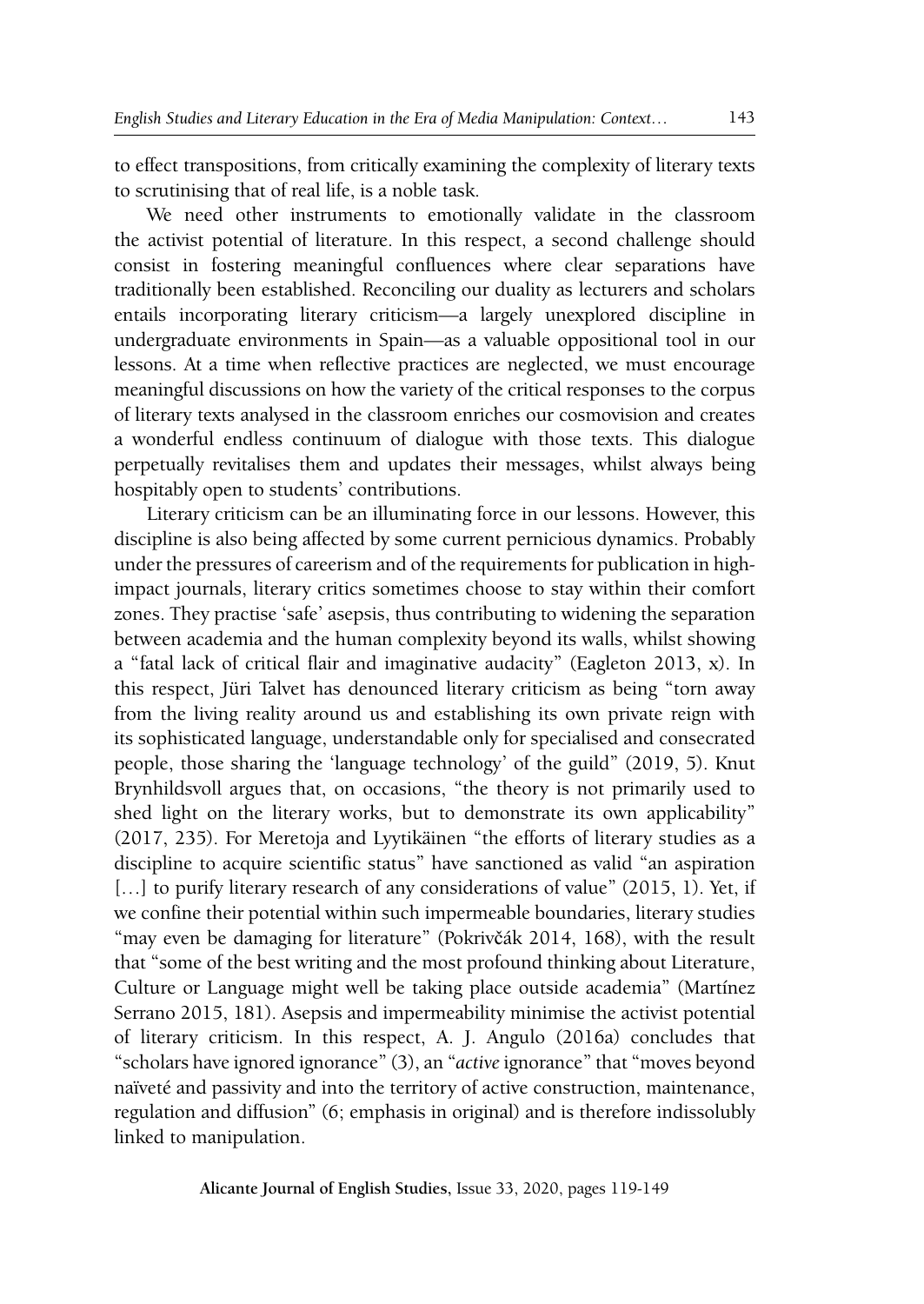Our refusal to separate literary criticism from its non-aseptic activist dimension is supported by many critical voices that advocate "an ethical turn in literary studies and in the humanities at large" (Meretoja and Lyytikäinen 2015, 1). This ethical dimension must be exploited in the classroom, by presenting students with valuable models of how through meditating on the depth of significations communicated by literary texts and on the new semiotic horizons that they open, "a leap from [...] hypothetical statements of what one would do in imaginary scenarios to actually carrying out concrete actions in the real world" (Meretoja and Lyytikäinen 2015, 4) can be effected. Confluences between the specificity of what we learn and its applicability to wider areas must always be sought. Students need to move beyond the reductive vision of the usefulness of their philological knowledge as evidenced by the responses discussed in subsection 4.2. We must foster the emergence of transformationist creativity and independent critical positionings and exemplify the goodness of the non-prescriptive side of literary criticism, the one which simply unmasks human beings "try[ing] hard to unveil […] the densities of meaning embedded in a work of art," as well as "their universal worth and their irresistible appeal to innumerable potential readers" (Martínez Serrano 2015, 191). In a world deeply influenced by media manipulation, the primary function of literary criticism is to pay homage to the non-controllable boundlessness of the literary imagination: our lessons must be articulated around the attractive precondition that "the Idea of the book is the Idea that there is no end to this very Idea, and that it contains nothing less than its own proliferation, its multiplication, its dispersion" (Nancy 2009, 41). As Eagleton states, books "are inherently open-ended, capable of being transported from one context to another and of accumulating fresh significances in the process" (2013, 75), and students must see themselves as potential creators of these new meanings.

If this precondition is made emotionally functional in our lessons, it will eventually be meaningfully exported to the extra-academic space and will generate creative solutions to contemporary problems. Literature will then be perceived as extremely useful in achieving wider social aims, precisely one of the absences that the students' answers identified. Our English Studies degrees should become microcosms hospitable to healing practices, such as those training students to critically examine non-discipline-specific issues, such as "which companies make texts, physical processes of production and distribution, system of crosssubsidy and monopoly profit making, the complicity of educational canons with multinational corporations' business plans, and press coverage, inter alia" (Miller 2012, 107). Within these microcosms of resistance, we should strive to minimise the effects of the hostile factors that we described in section 2. As Nussbaum argues, "we probably cannot produce people who are firm against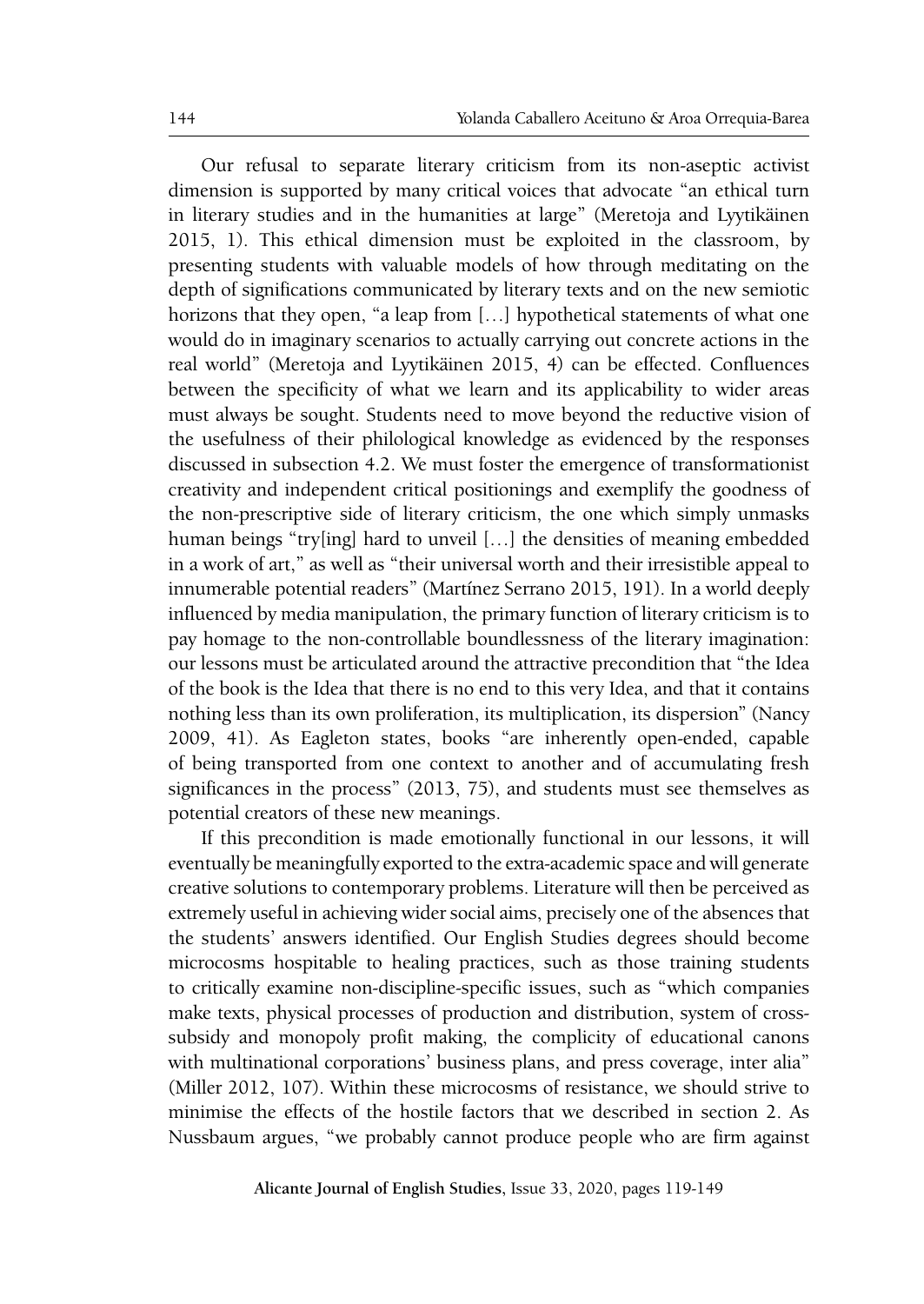every manipulation, but we can produce a social culture that is itself a powerful surrounding 'situation,' strengthening the tendencies that militate against stigmatization and domination" (2016, 44).

It is here that a third challenge must be set. We must make our students perceive that the intense confluence between literature and literary criticism is not only intellectually rewarding but also emotionally significant. We should discipline ourselves to engage with our students' feelings and emotions beyond the authority of the constraining factors integrating their sometimes hostile academic realms, made up of tight schedules and exceedingly large groups. So far, we have devoted much of our discussion to signalling the ways in which intellectual engagement can be promoted and to demonstrating that, beyond impermeability and asepsis, "*new arguments for reading literature are needed*  [...] that are constructively and creatively connected both to the cultural heterogeneity and to the new media ecology of our time" (Persson 2015, 202; emphasis in original). In Damrosch's words, we have put forward the notion that it is essential to make our students realise that "today the careful reading of challenging literary works has something of the oppositional force of the slow food movement in a world dominated by artery-clogging fast food" (2020, 5). Emotions must now come to the forefront. Against the distressing background of homogenising fashions and ideologies, the first meaningful emotional connection that must be established with our students revolves around setting revolutionary expectations about their (re)generative capabilities. Students must think of themselves as potential members of an 'elite' that, by reflectively working with literature, will not be an easily reducible entity. Strengthening their positive expectations about themselves is part of an "active *emotional labor*" (Hargreaves 2005a, 280; emphasis in original) that we lecturers have too frequently left aside in many universities, "where the normal mode of teaching involves large lectures with little or no active participation by students and little or no feedback on student writing" (Nussbaum 2016, 56).

Likewise, one of the most important emotional connections that can be established with our students is to tell them that they are our repositories of hope and that they must fight against the paralysing pessimism that permeates their views on contemporary society, as discussed in subsection 4.3. Within a context ruled by commodifying patterns of access to knowledge, we must privilege an educational praxis focused on strengthening their personal, inalienable *ethos* and signal the ways in which this *ethos* can be put to wonderfully transformative uses beyond academia and its sometimes exclusivist pressures to attain curricular excellence. We must encourage students to see themselves as endowed with a portable boundlessness. Beyond the excesses of specialisation and the cold authority of utilitarianism, we must guide them to use their personal meditation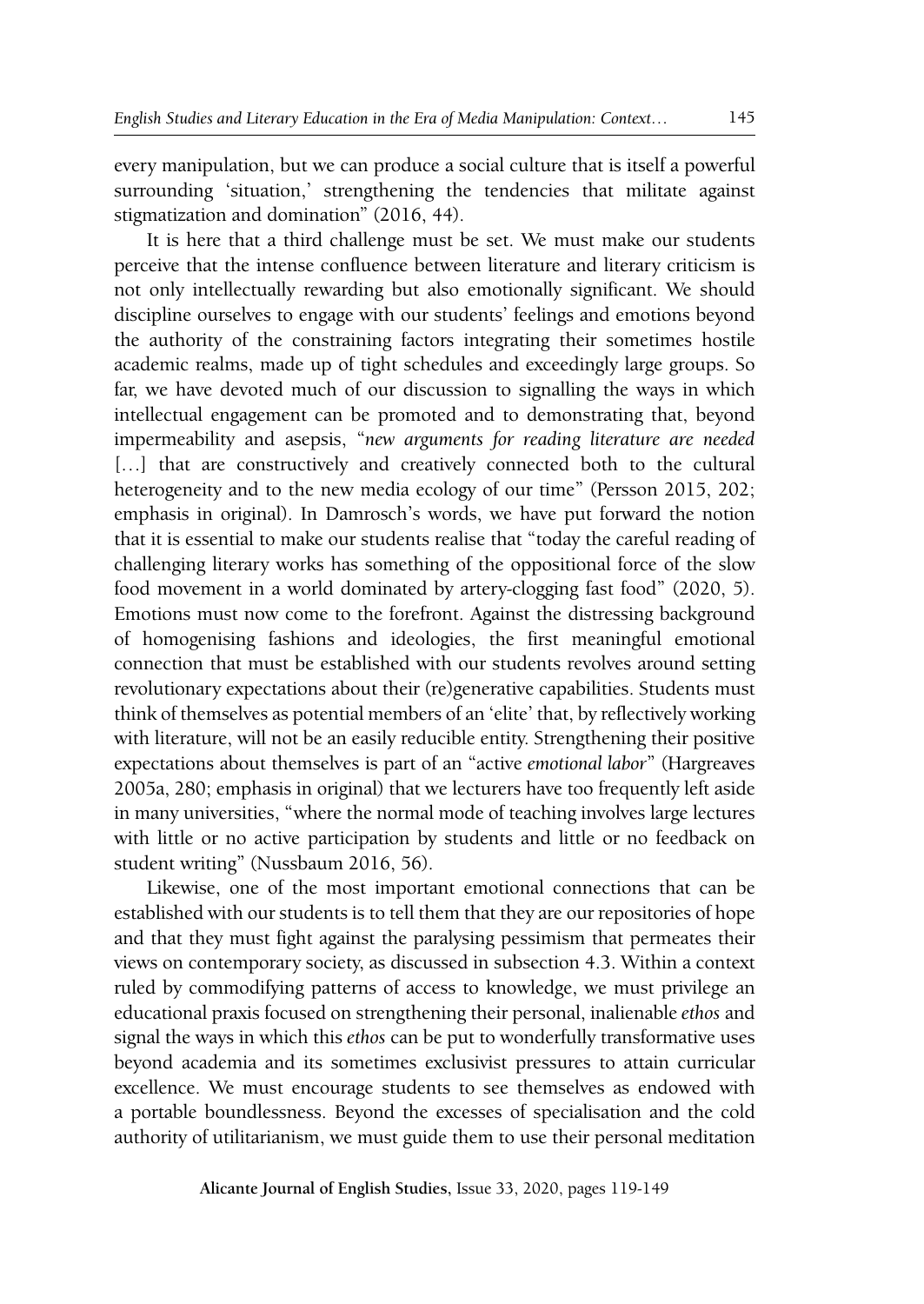on the message of literary texts to give constructive form to the multifarious components of their humanness, deprecating reductive patterns of social acceptability. We must motivate them not to neglect their non-evaluable or non-practical side because it may be the key to the (re)generation we crave, lost amidst negativity, enforced uniformity and manipulation. Our literature lessons should be, in sum, spaces where students are given the possibility of "exploring their identities and multiple positionings" and of rejecting "the processes of marginalization and the privileging of particular kinds of knowledge and experience" (Tilley and Taylor 2014, 57). We must not only trace in our lessons the history of literature and its productions, but also archaeologically exhibit the interested production and dominance of those depersonalising ideologies against which literature has always reacted.

Spaces ruled by a temporal pace suitable for promoting emotional responses to the texts—such that time working with them can be seen as a time of enjoyment and freedom—must proliferate in our 'slow-functioning' microcosms. Students must learn to value the ability to create personal positionings and interpretations. Even when these individual productions remain in the realm of the personal imagination and do not reach a stage of materialisation in concrete actions, they become inserted in a free constellation of responses to literature and, by extension, to life that enriches us as human beings and therefore contributes to validating a notion of 'usefulness' different from that represented by the practicalities rendered fashionable by the media. The supreme achievement of our emotional task would be to activate an ethics of desire, articulated around what Jeffery Frank (2019) describes as the students' "willingness to commit to conserving what is good and create conditions for flourishing" (2), in order that they can also "take the risk of demonstrating the good of that same position to a fellow student or a family member who may not, at least initially, see its good" (16). Our activist duty as lecturers and scholars is to design routes for encouraging the dissemination of these commitments beyond academia and for invading the same communicative channels that reductive ideologies use to diffuse their postulates with these new horizons of possibility. The confluence of emotions and activism generates an intellectual dynamism that is the best antidote against the contemporary pandemics that generate passivity and conformism. We cannot ignore the unhappiness we experience in these academic contexts where we frequently get lost amidst so many bureaucratic tasks and impermeable projects focused on pursuing 'excellence' to the neglect of our first duty: empowering and giving voice to the citizens who, though silenced in the media, are truly committed to ameliorating society.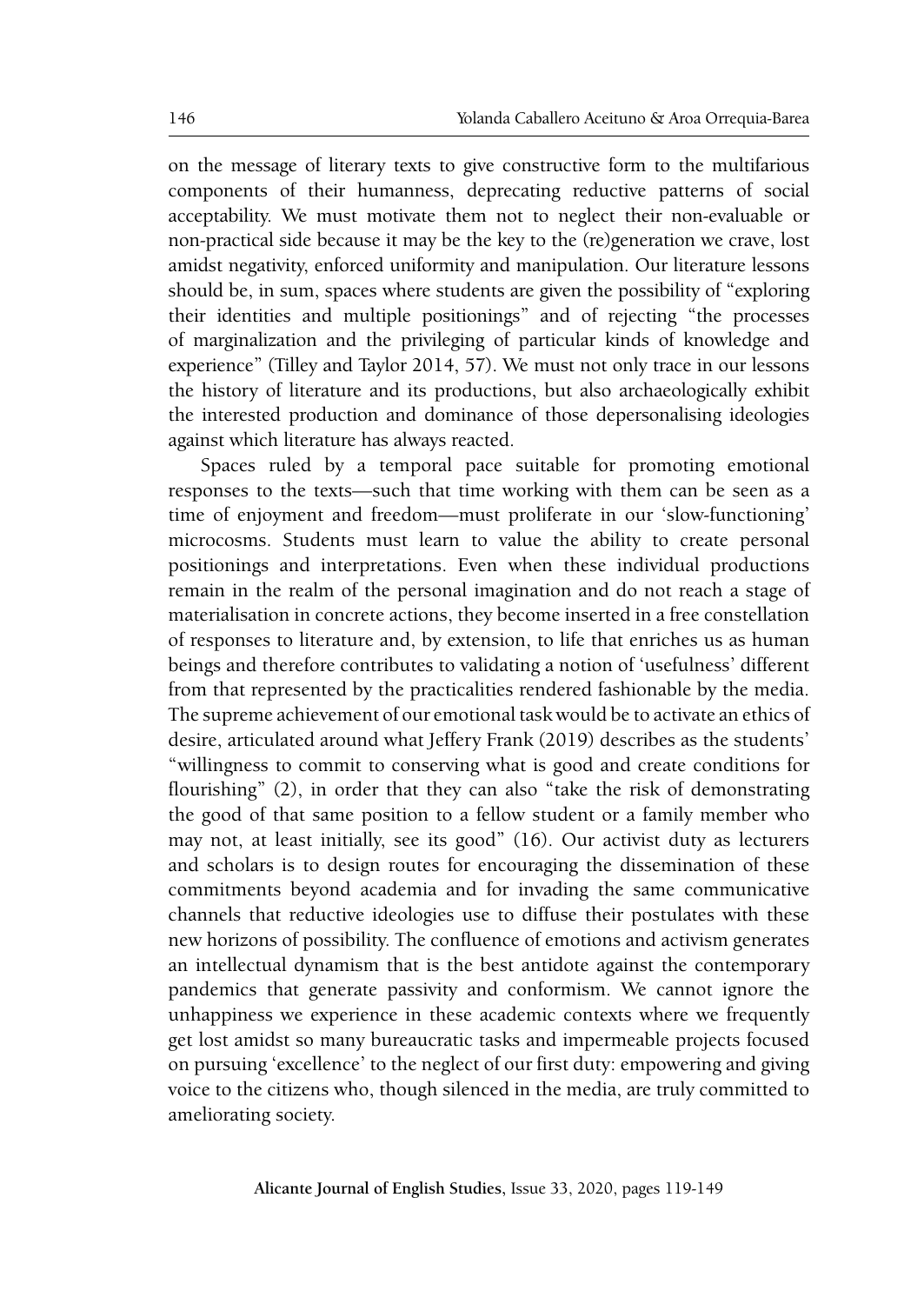#### **Works Cited**

- Aaltola, Mika. 2020. "Covid-19—A Trigger for Global Transformation? Political Distancing, Global Decoupling and Growing Distrust in Health Governance." *Finnish Institute of International Affairs* 113: 4-14.
- Angulo, A. J. 2016a. "Ignorance." In Angulo 2016b, 1-10.
- —, ed. 2016b. *Miseducation: A History of Ignorance-Making in America and Abroad.* Baltimore: Johns Hopkins UP. https://muse.jhu.edu/book/72117 [Accessed April 26, 2020].
- Brynhildsvoll, Knut. 2017. "The Ethics of Aesthetics." *Interlitteraria* 22(2): 227-235. <https://doi.org/10.12697/IL.2017.22.2.2>
- Caballero Aceituno, Yolanda. 2017. "Literary Education and the Ethics of Expansion: Principles, Processes and Examples." *Interlitteraria* 22(2): 251-263. [https://doi.](https://doi.org/10.12697/IL.2017.22.2.4) [org/10.12697/IL.2017.22.2.4](https://doi.org/10.12697/IL.2017.22.2.4)
- Damrosch, David. 2020. *Comparing the Literatures. Literary Studies in a Global Age*. Princeton and Oxford: Princeton UP. Kindle edition.
- Eagleton, Terry. (2012) 2013. *The Event of Literature.* New Haven and London: Yale UP.
- European Commission. "The Bologna Process and the European Higher Education Area." Policies, Education and Training, [https://ec.europa.eu/education/policies/](https://ec.europa.eu/education/policies/higher-education/bologna-process-and-european-higher-education-area_en) [higher-education/bologna-process-and-european-higher-education-area\\_en](https://ec.europa.eu/education/policies/higher-education/bologna-process-and-european-higher-education-area_en) [Accessed September 4, 2020].
- FRADEJAS RUEDA, JOSÉ Manuel. 2019. "Cuentapalabras. Estilometría y Análisis de Textos Con R Para Filólogos." <http://www.aic.uva.es/cuentapalabras>[Accessed May 25, 2020]
- Frank, Jeffery. 2019. *Being a Presence for Students: Teaching as a Lived Defense of Liberal Education*. Amherst: Lever Press. https://doi.org/10.3998/mpub.11567473
- Happy Scribe. <https://www.happyscribe.com/> [Accessed May 1, 2020]
- Hargreaves, Andy. 2005a. "The Emotions of Teaching and Educational Change." In Hargreaves 2005b, 278-295.
- —, ed. 2005b. *Extending Educational Change* (*International Handbook of Educational Change*). Dordrecht: Springer.
- Henseler, Christine. 2020a. "Introduction: Humanities Rising: How the World Is … and Might Be." In Henseler 2020b, 1-22.
- —, ed. 2020b. *Extraordinary Partnerships: How the Arts and Humanities are Transforming America.* Amherst: Lever Press, https://doi.org/10.3998/mpub.11649046
- Hu, Minqing and Bing Liu. 2004. "Mining and Summarizing Customer Reviews." *KDD-2004 - Proceedings of the Tenth ACM SIGKDD International Conference on Knowledge Discovery and Data Mining*, 168–177.<https://doi.org/10.1145/1014052.1014073>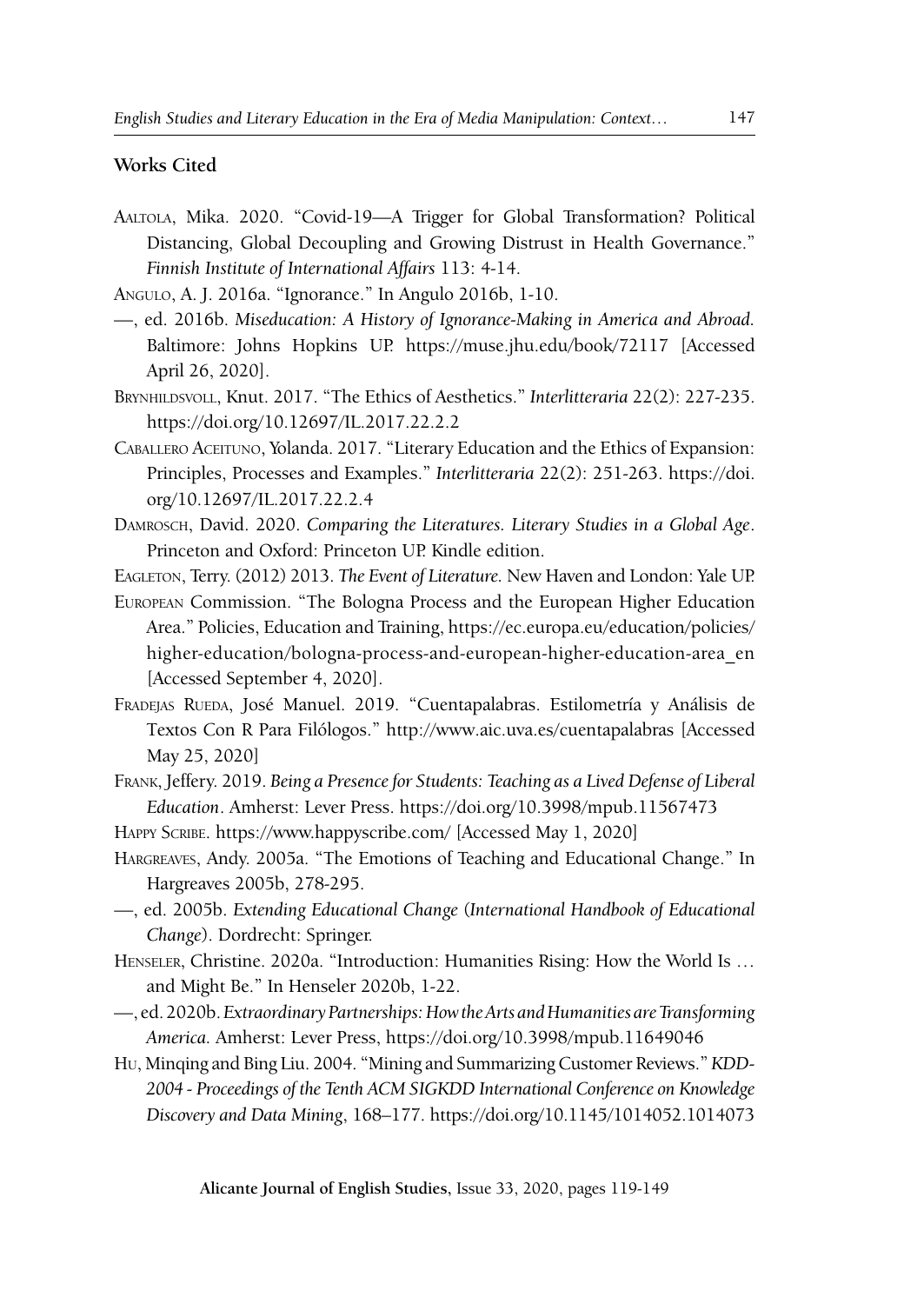- Liu, Bing. 2012. "Sentiment Analysis and Opinion Mining." *Synthesis Lectures on Human Language Technologies,* 5(1): 1-167. [https://doi.org/10.2200/](https://doi.org/10.2200/S00416ED1V01Y201204HLT016) [S00416ED1V01Y201204HLT016](https://doi.org/10.2200/S00416ED1V01Y201204HLT016)
- Llovet, Jordi. 2011. *Adiós a la universidad: el eclipse de las humanidades*. Translated by Albert Fuentes. Barcelona: Galaxia Gutenberg.
- Lorenz, Renate. 2014a. "Introduction." In Lorenz 2014b, 14-26.
- —, ed. 2014b. *Not Now! Now! Chronopolitics, Art & Research* (*Publication Series of the Academy of Fine Arts Vienna* 15). Berlin: Sternberg Press.
- Martínez Serrano, Leonor M. 2015. "The Power and the Promise of 21st-Century Literary Criticism." *Odisea. Revista de Estudios Ingleses* 16: 179-195. [http://](http://dx.doi.org/10.25115/odisea.v0i16.304) [dx.doi.org/10.25115/odisea.v0i16.304](http://dx.doi.org/10.25115/odisea.v0i16.304)
- McRobie, Heather Katharine. 2013. *Literary Freedom: A Cultural Right to Literature*. Winchester and Washington: Zero Books.
- Meretoja, Hanna and Pirjo Lyytikäinen. 2015. "Introduction: Why We Read: The Plural Values of Literature." In Meretoja, Isomaa, Lyytikäinen and Malmio 2015, 1-22.
- Meretoja, Hanna, Saija Isomaa, Pirjo Lyytikäinen and Kristina Malmio, eds. 2015. *Values of Literature* (*Value Inquiry Book Series* 278)*.* Leiden: Brill Rodopi.
- Merriam Webster Dictionary, s.v. "manipulation" <https://www.merriam-webster.com/> [Accessed May 23, 2020].
- Merriam Webster Dictionary, s.v. "influencer" <https://www.merriam-webster.com/> [Accessed November 10, 2020].
- Miller, Ruth A. 2019. *Flourishing Thought. Democracy in an Age of Data Hoards.*  Michigan: U of Michigan P.<https://doi.org/10.3998/mpub.9281987>
- Miller, Toby. 2012. *Blow Up the Humanities.* Temple: Temple UP, https://muse.jhu. edu/book/17291 [Accessed April 26, 2020].
- Ministerio del Interior. "La policía nacional presenta la primera guía para evitar ser manipulados por las fake news." [http://www.interior.gob.es/prensa/noticias/-/](http://www.interior.gob.es/prensa/noticias/-/asset_publisher/GHU8Ap6ztgsg/content/id/11676535) asset publisher/GHU8Ap6ztgsg/content/id/11676535 [Accessed April 15, 2020].
- Mohammad, Saif M. and Peter D. Turney. 2013. "Crowdsourcing a Word-Emotion Association Lexicon." *Computational Intelligence*, 29: 436–465. [https://doi.](https://doi.org/10.1111/j.1467-8640.2012.00460.x) [org/10.1111/j.1467-8640.2012.00460.x](https://doi.org/10.1111/j.1467-8640.2012.00460.x)
- Nancy, Jean-Luc. 2009. *On the Commerce of Thinking. Of Books and Bookstores*. Translated by David Wills. New York: Fordham UP.
- Nussbaum, Martha C. (2012) 2016. *Not for Profit. Why Democracy Needs the Humanities*. Princeton: Princeton UP.
- Persson, Magnus. 2015. "The Literature Myth." In Meretoja, Isomaa, Lyytikäinen and Malmio 2015, 189-204.